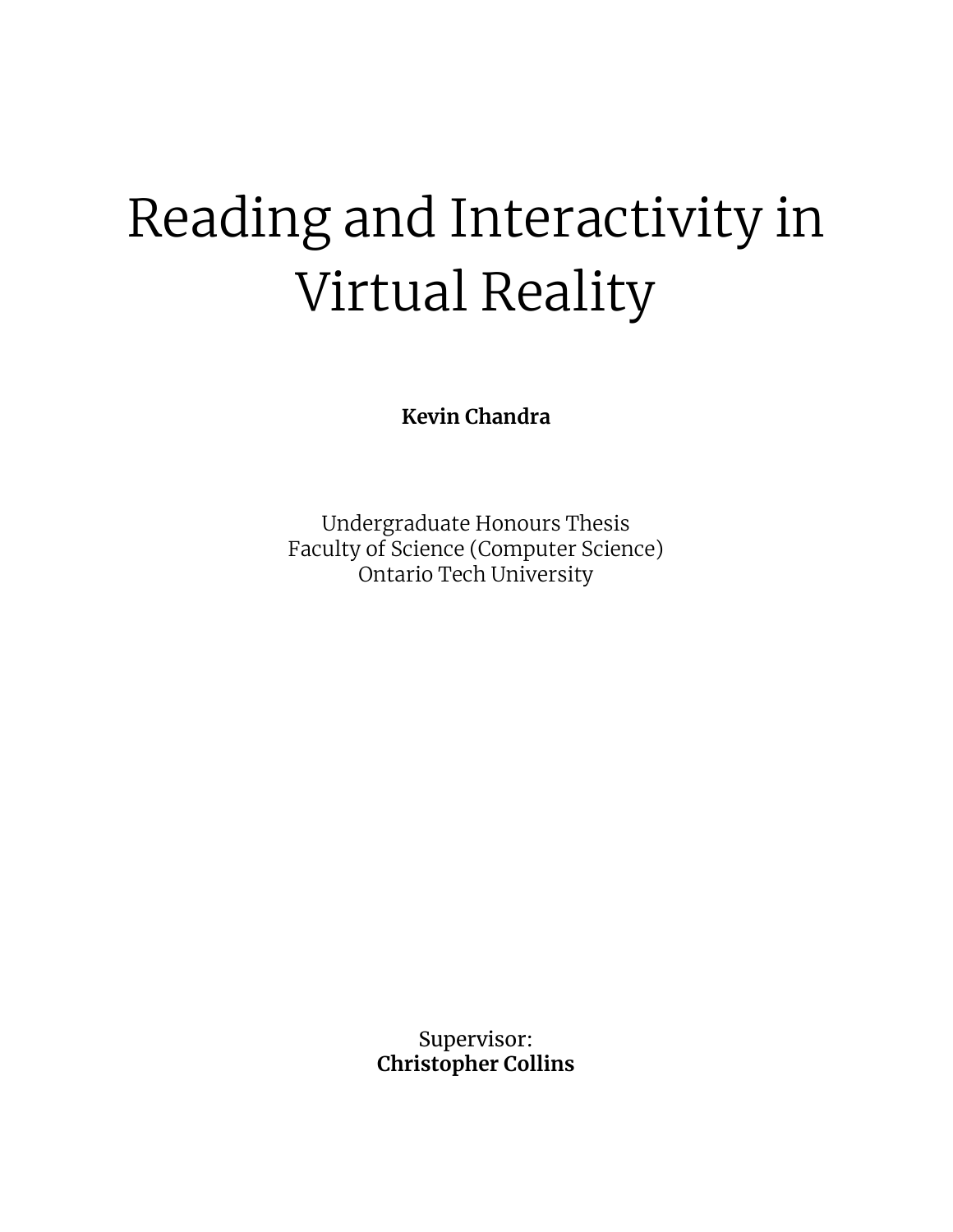### **Abstract**

Reading in virtual reality can be difficult due to the current Head Mounted Display (HMD) hardware limitation. Different HMDs have different resolution specifications on their display. Lower resolution can cause small texts from a distance illegible, and close text can be blurry or out-of-focus due to the Vergence Accommodation Conflict. This paper aims to provide a method by using Rapid Serial Visual Presentation to overcome the problem of illegible text and explore the possibility, interactivity, and freedom of virtual reality.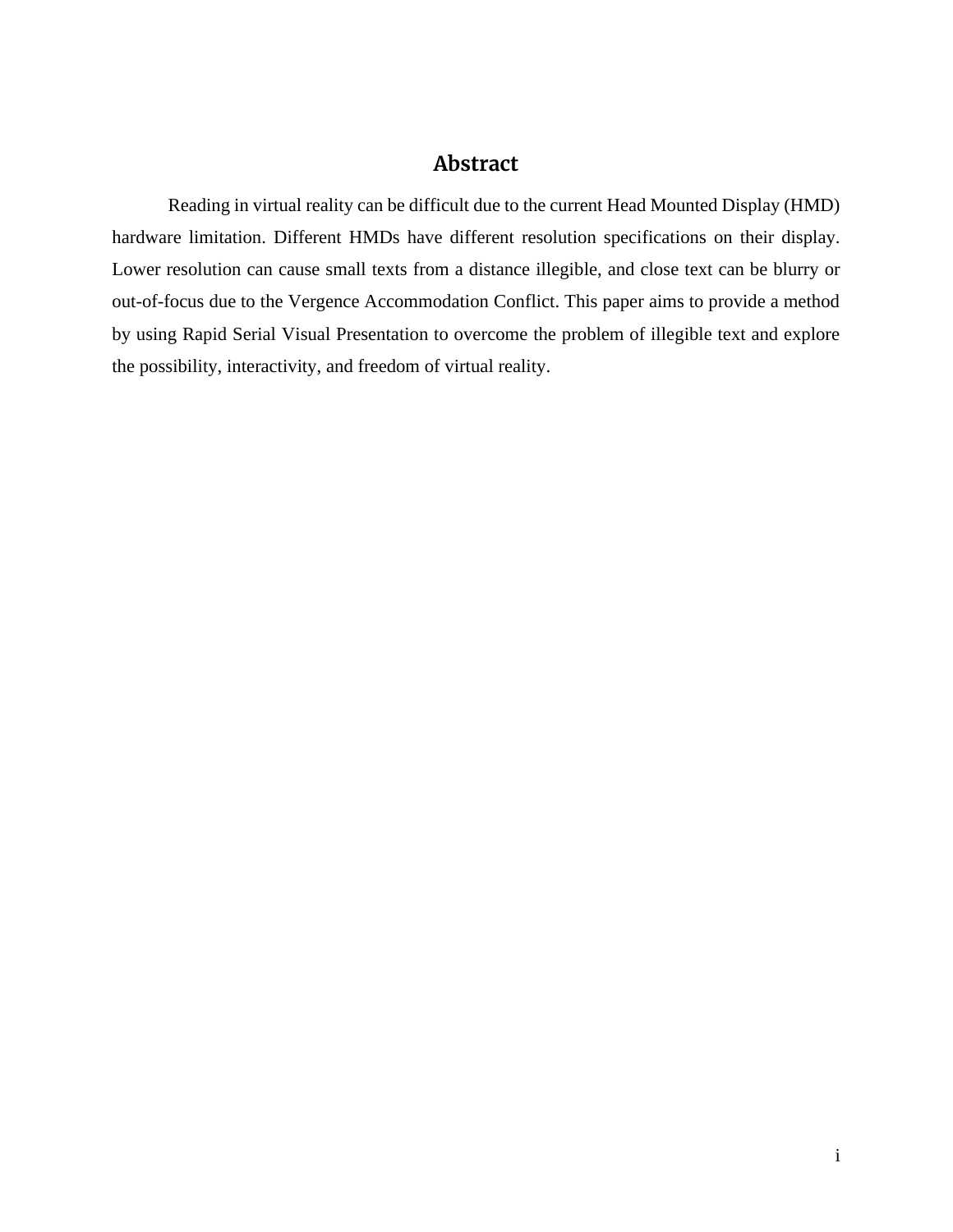# **List of Content**

| 1. |     |                                                                         |  |
|----|-----|-------------------------------------------------------------------------|--|
|    | 1.1 |                                                                         |  |
|    |     |                                                                         |  |
|    |     |                                                                         |  |
|    |     |                                                                         |  |
| 2. |     |                                                                         |  |
|    |     |                                                                         |  |
|    |     | 2.2 Reading in VR: The Effect of Text Presentation Type and Location  4 |  |
| 3. |     |                                                                         |  |
|    |     |                                                                         |  |
|    |     |                                                                         |  |
|    |     |                                                                         |  |
|    |     |                                                                         |  |
|    |     |                                                                         |  |
|    |     |                                                                         |  |
|    |     |                                                                         |  |
| 4. |     |                                                                         |  |
|    |     |                                                                         |  |
|    |     |                                                                         |  |
|    |     |                                                                         |  |
|    |     |                                                                         |  |
|    |     |                                                                         |  |
|    |     |                                                                         |  |
|    |     |                                                                         |  |
|    |     |                                                                         |  |
|    |     |                                                                         |  |
|    |     |                                                                         |  |
|    |     |                                                                         |  |
|    |     |                                                                         |  |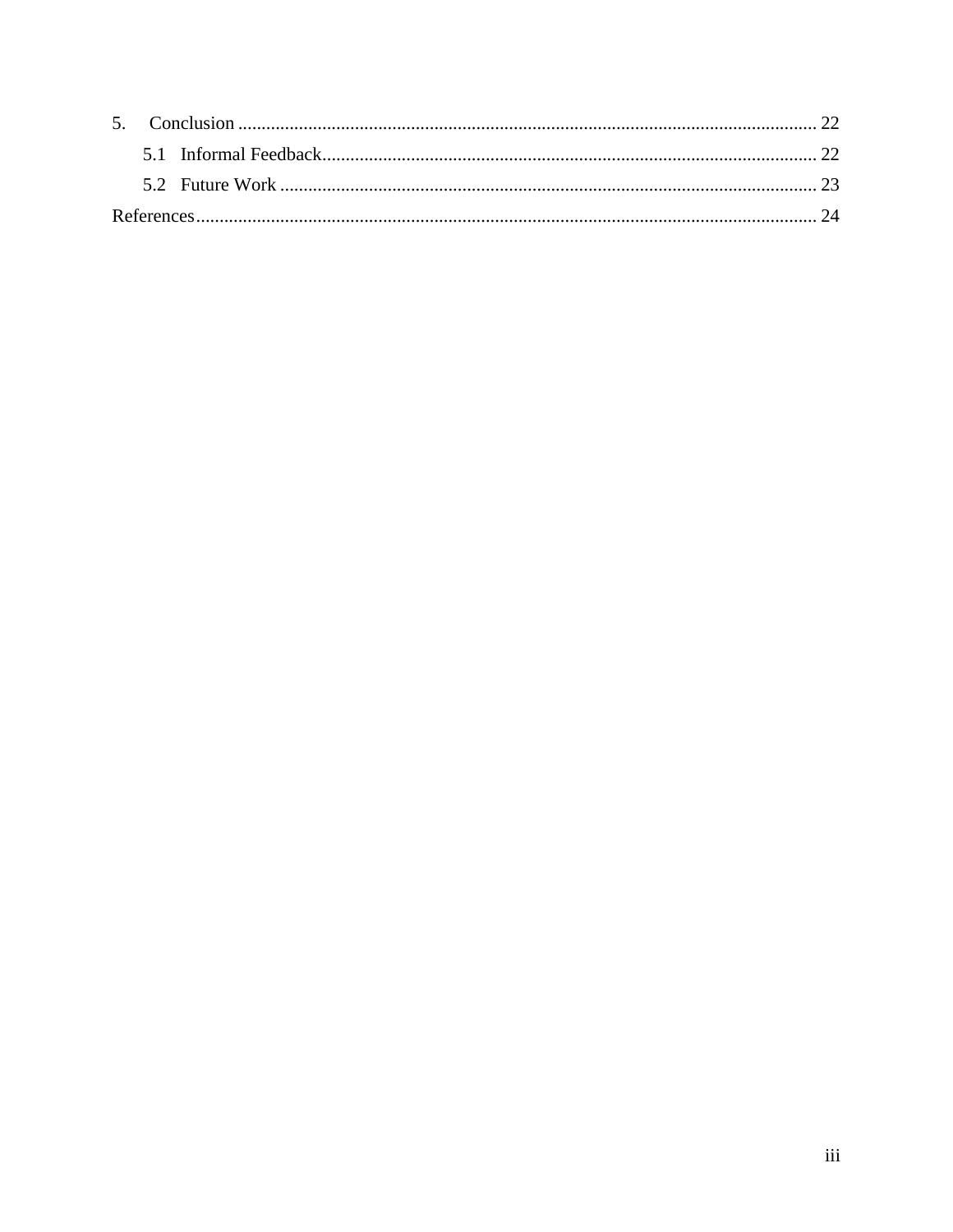# <span id="page-4-0"></span>1. **Introduction**

### <span id="page-4-1"></span>**1.1 Motivation**

Virtual reality (VR) devices are becoming more and more accessible to the public with products such as Valve Index, Meta Quest, and HTC Vive. However, there are hardware limitations with the current head-mounted display (HMD). One such problem due to the hardware limitation is the readability of texts in VR. The main motivation of this thesis is to overcome or introduce another way to mitigate the problems while also exploring the medium and possibilities of VR.

### <span id="page-4-2"></span>**1.2 Problem statement**

Reading is an integral part of our daily lives. The normal visual acuity for humans is 20/20. However, due to the limitations of current HMDs with lower resolution than our normal eyes, small texts in VR can be illegible. For example, the three well-known HMDs are Meta Quest 2, Valve Index, and HTC Vive Pro 2. Respectively they have a resolution of 1832x1920 [\[1\],](#page-27-0) 1440x1600 [\[2\],](#page-27-0) 2448x2448 [\[3\]](#page-27-0) per eye. Although the resolution seems great, remember that these displays are close to the user's eyes.

There are multiple ways to overcome this problem; one of them is by making the text bigger in the virtual world. For example, the developers can put a huge text board, bigger than what in reality would look like, so that the user can read it from a distance. This text board size is to justify the text size within. However, this solution can be a problem if multiple documents or a great quantity of text are placed in the virtual environment. If the virtual environment is the user's workplace and contains many documents that need to hold or placed, the virtual environment will be littered with huge text boards that obscure the user's view. Unlike in reality, where the A4 paper size is 8 x 10 inches, this paper will be much bigger to accommodate the small texts in VR.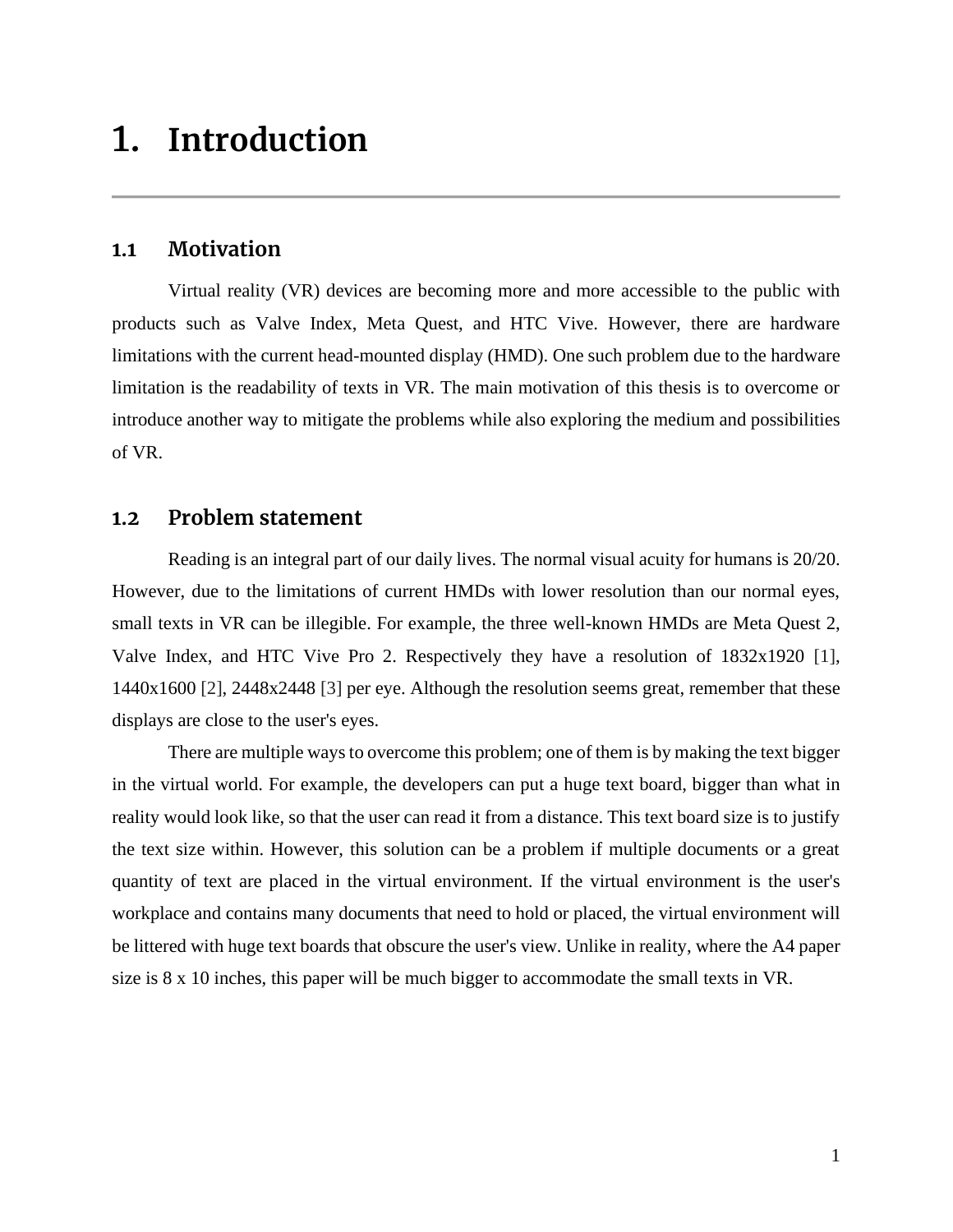### <span id="page-5-0"></span>**1.2.1 Vergence-Accommodation Conflict**



Figure 1: An eye focusing on the distance of the virtual object, shorter than the screen distance

A different way to overcome the problem is by bringing the text closer to the user's eyes. However, there is a unique problem with HMD: Vergence-Accommodation Conflict (VAC) [\[4\].](#page-27-0) This problem occurs when there is a mismatch between the virtual 3D object's distance and the focusing distance of the eye. Because HMD is just two 2D displays for each eye, there is no depth, and the display stays within the fixed position. If the virtual 3D object is closer to the eye than the display's distance, it will cause the eyes to focus on the wrong distance. This scenario will cause the virtual object to be blurry. This issue seems to be supported by another research paper where the research provided multiple potential solutions to address the VAC issue [\[8\].](#page-27-0) VAC also appears in the opposite scenario where the virtual object is further away than the display. However, it is less pronounced. Prolong use of this issue can cause vision problems such as headaches and eye strain. This issue inhibits the solution of bringing the texts closer to the user's eyes as such distance can render the text unreadable due to the VAC issue and cause the user to get eye strain.

#### <span id="page-5-1"></span>**1.3 Goals**

This thesis will focus on designing a solution to overcome the problem of reading small texts using current HMD hardware with the provided medium interactivity from VR. The main goal is to serve as an accessibility option for people who have trouble reading in VR. As technology progresses and better HMD with better resolution will be produced, the solution will be helpful to those who have lower specifications HMD. While designing the solution, this thesis will explore ways to make the interaction of reading and managing texts more natural and comfortable.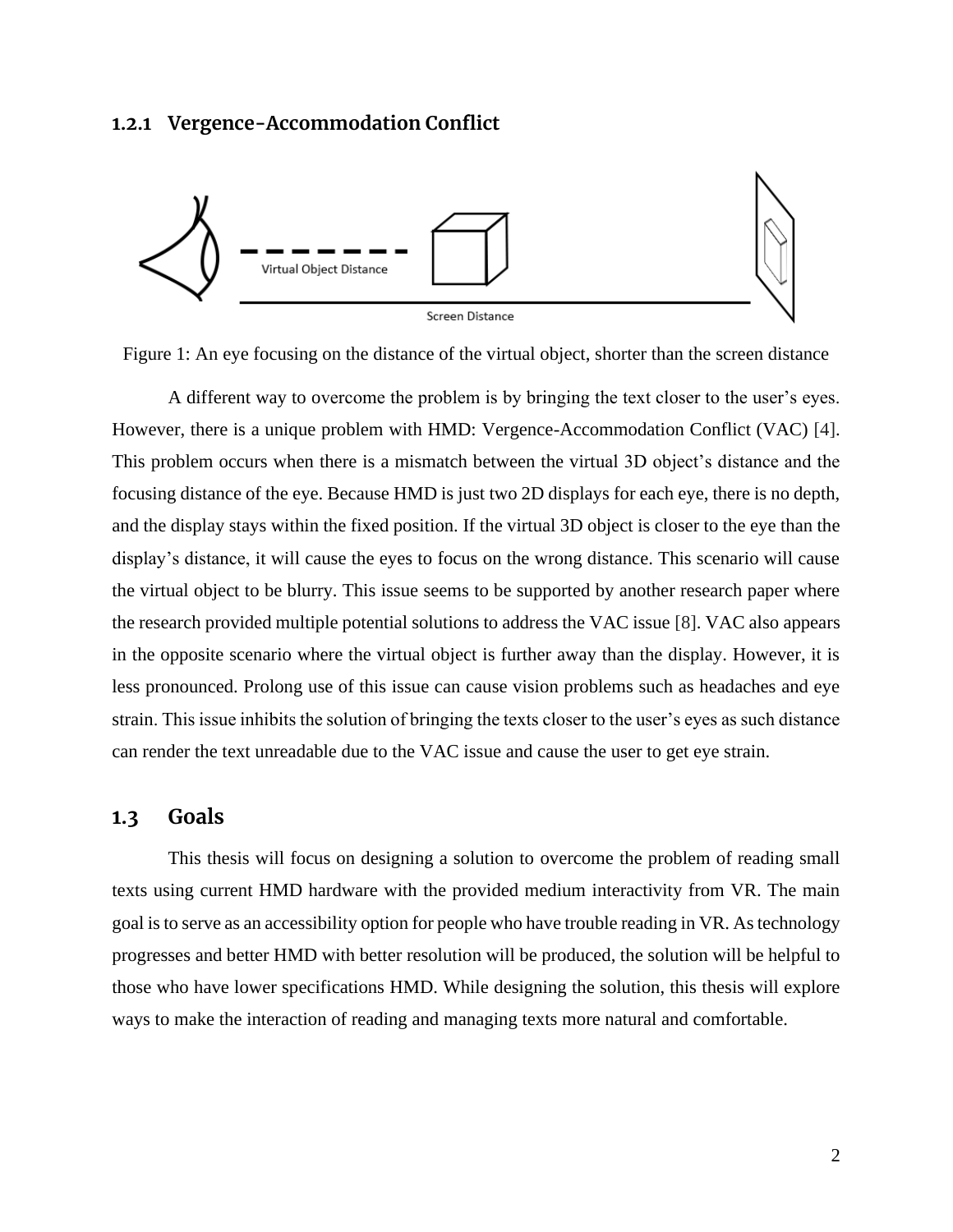# <span id="page-6-0"></span>2. **Related Work**

### <span id="page-6-1"></span>**2.1 Reading without saccadic eye movements**

This research paper presents text without saccadic eye movements in two ways; PAGE text, where an entire passage can be presented in static paragraph format, and rapid serial visual presentation (RSVP[\) \[6\].](#page-27-0) Reading with RSVP was a concept first introduced by Foster [\[7\].](#page-27-0) Foster's research paper was an experiment to determine whether or not the syntactic complexity affects the visual perception of rapidly presented word sequences. However, in the "*Reading without saccadic eye movements*" research paper, RSVP was used to assess the limitation on reading speed imposed by saccadic eye movements. The RSVP in this research paper represents text sequentially one word at a time at the same location in the visual field.

The research paper results in the participants being able to read the RSVP at a rate faster than 1000 words/min. One of the participants was able to read the RSVP at up to 1800 words/min with high accuracy. The PAGE median reading rate was 278 words/min. It is also mentioned that the RSVP method could rely on visual stimulus. Contrast text, luminance, letter size, and range are important factors in making RSVP effective.

In the research paper discussion, it suggested that the RSVP could be made less taxing on the reader if they were given control to pause the RSVP. With the result from this experiment, it is safe to assume that the RSVP method could improve reading speed and will not cumber the user who chose to read in the RSVP method. The RSVP method can be offered in VR to help the user read faster.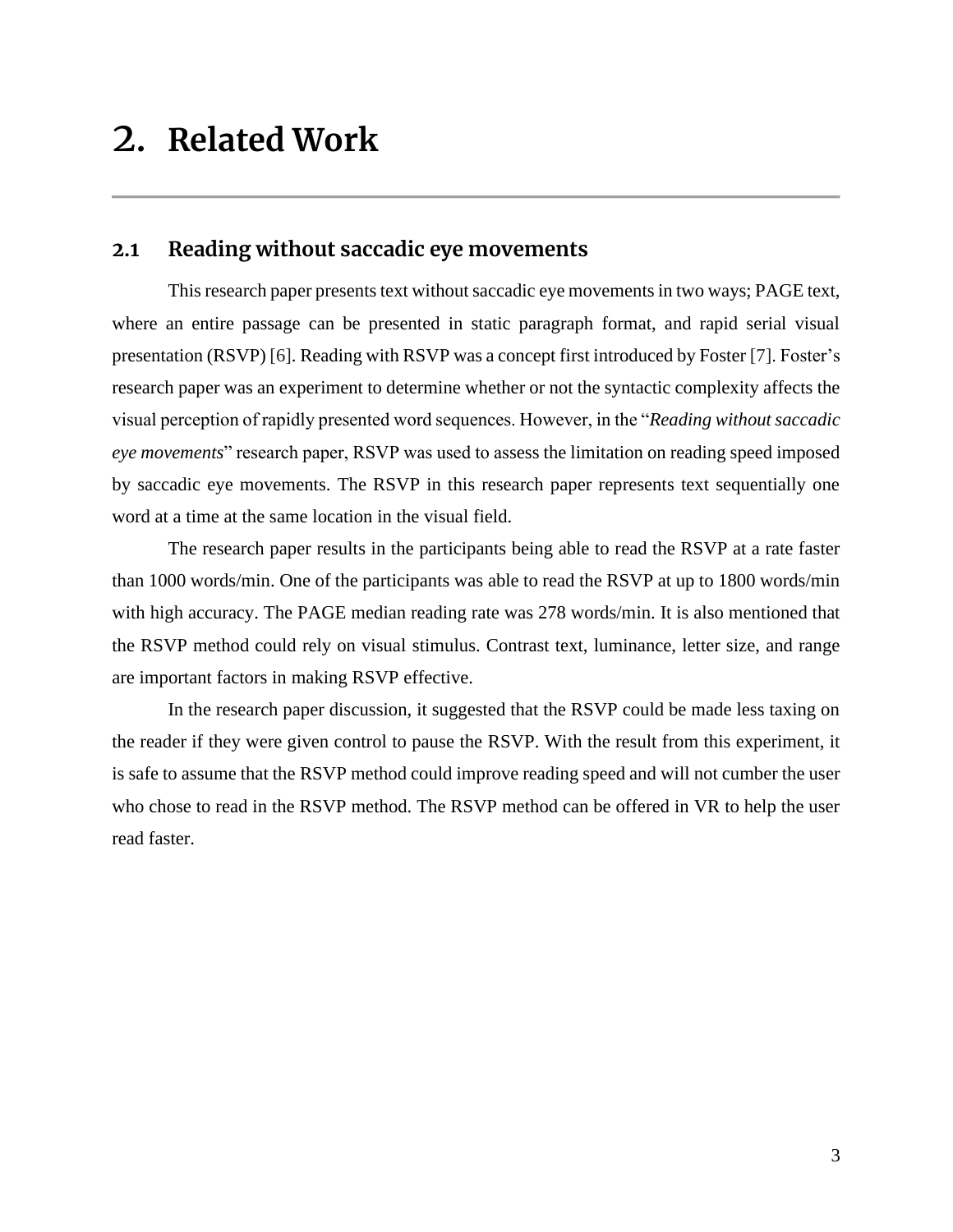### <span id="page-7-0"></span>**2.2 Reading in VR: The Effect of Text Presentation Type and Location**

This research paper investigated text position, orientation and presentation in a virtual environment [\[5\]](#page-27-0) and has been the main influence on this thesis. Similar to the "*Reading without saccadic eye movements*" research paper, this research used paragraphs (PAGE) and Rapid Serial Visual Presentation (RSVP). This research paper used two types of display to represent the text. There are three conditions for the study where texts are placed. The first was world-fixed, where the text was displayed on the environment statically. The second was edge-fixed, where the text had a static position but dynamic orientation in the virtual environment. The third was head-fixed, where text was displayed on a heads-up display.

The experiment resulted in the RSVP method best displayed on head-fixed or edge-fixed if the user needs to move within the virtual environment. The paragraph method is best displayed on world-fixed or edge-fixed, but the participants could not read and move in the virtual environment simultaneously. Although these are the design recommendations at the end of the research paper, these recommendations are the result of user preference ratings. The objective result was that the RSVP readers made fewer errors than the paragraph readers.

In the qualitative feedback section, participants voiced their feedback about the study. One major complaint from the participants during the world-fixed paragraph was the non-interactivity. One participant mentioned that they would like to be able to move the text, and another mentioned that the non-interactive museum might be redundant. When it comes to RSVP reading, the participants paid more attention to the RSVP, but they did not like it after a long duration. In the study, there was no control to change the reading speed of the RSVP nor to pause it.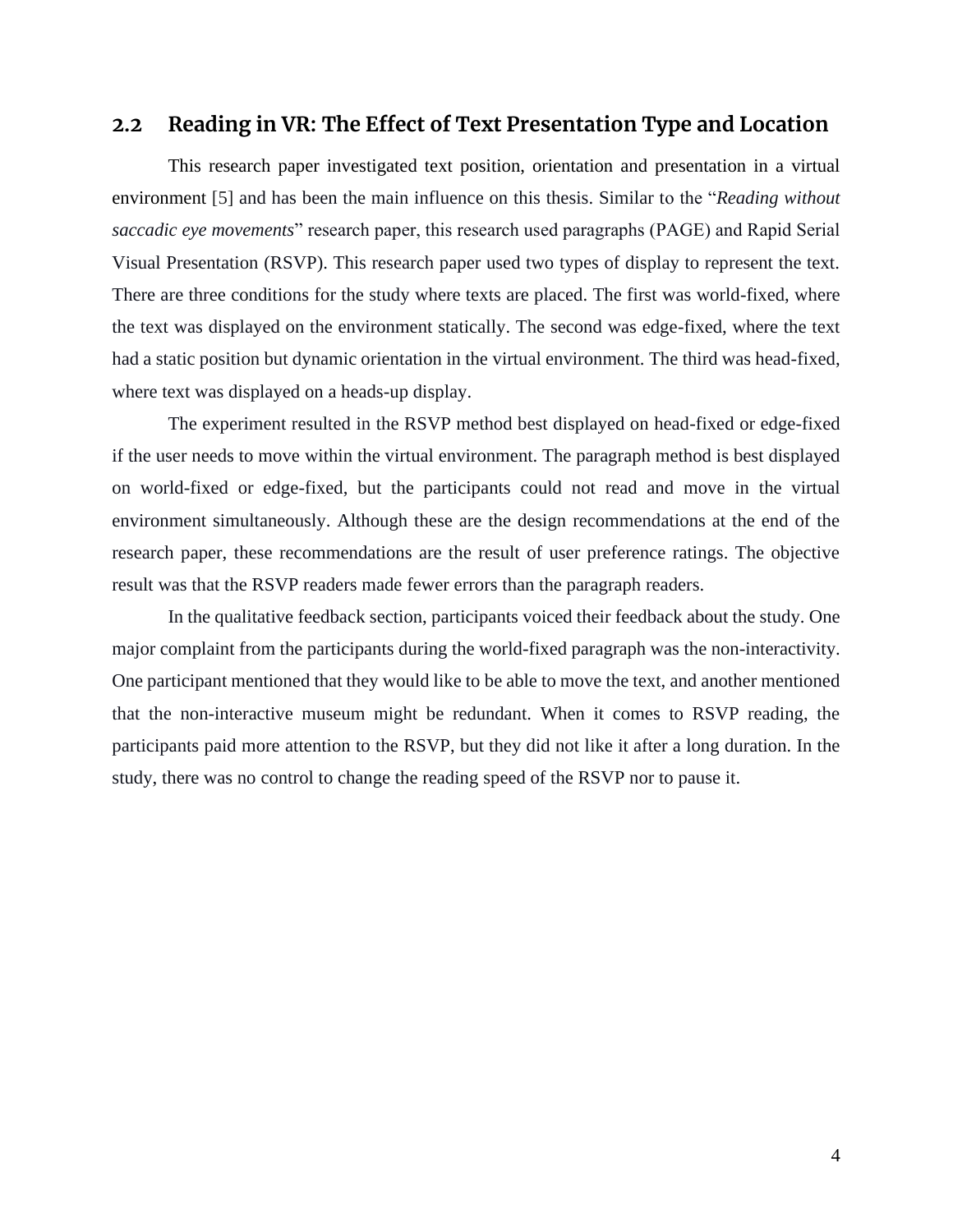# <span id="page-8-0"></span>3. **Design**

### <span id="page-8-1"></span>**3.1 Interactivity**

One of the major advantages of VR is the freedom of movement. The main goal of the interaction design is to give freedom of movement akin to real-life and alternative methods such as grabbing distance objects to overcome the space limitation. From the paper "Reading in VR: The Effect of Text Presentation Type and Location" [\[5\],](#page-27-0) my design is inspired by the participant's feedback and my ideas for improving the design choices.

### <span id="page-8-2"></span>**3.1.1 Textboard design**

Lorem ipsum dolor sit amet, consectetuer adipiscing elit. Maecenas porttitor congue massa. Fusce posuere, magna sed pulvinar ultricies, purus lectus malesuada libero, sit amet commodo magna eros quis urna. Nunc viverra imperdiet enim. Fusce est. Vivamus a tellus. Pellentesque habitant morbi tristique senectus et netus et malesuada fames ac turpis egestas.

(a) Textboard design (b) A4 paper mimic design

Figure 2: Visual appearance of textboards

To display texts in VR, the text has to be laid out in a flat colour to distinguish it from the background. The design choice of the textboard is white text over a dark semitransparent colour. The white colour of the text is to contrast the dark background (see Figure 2a). The semitransparent colour was chosen to give the user visibility over objects behind the textboard. These textboards are big in scale; they are meant to be read normally without any reading assistance. When it comes to interactivity, these textboards are interactive and can be grabbed.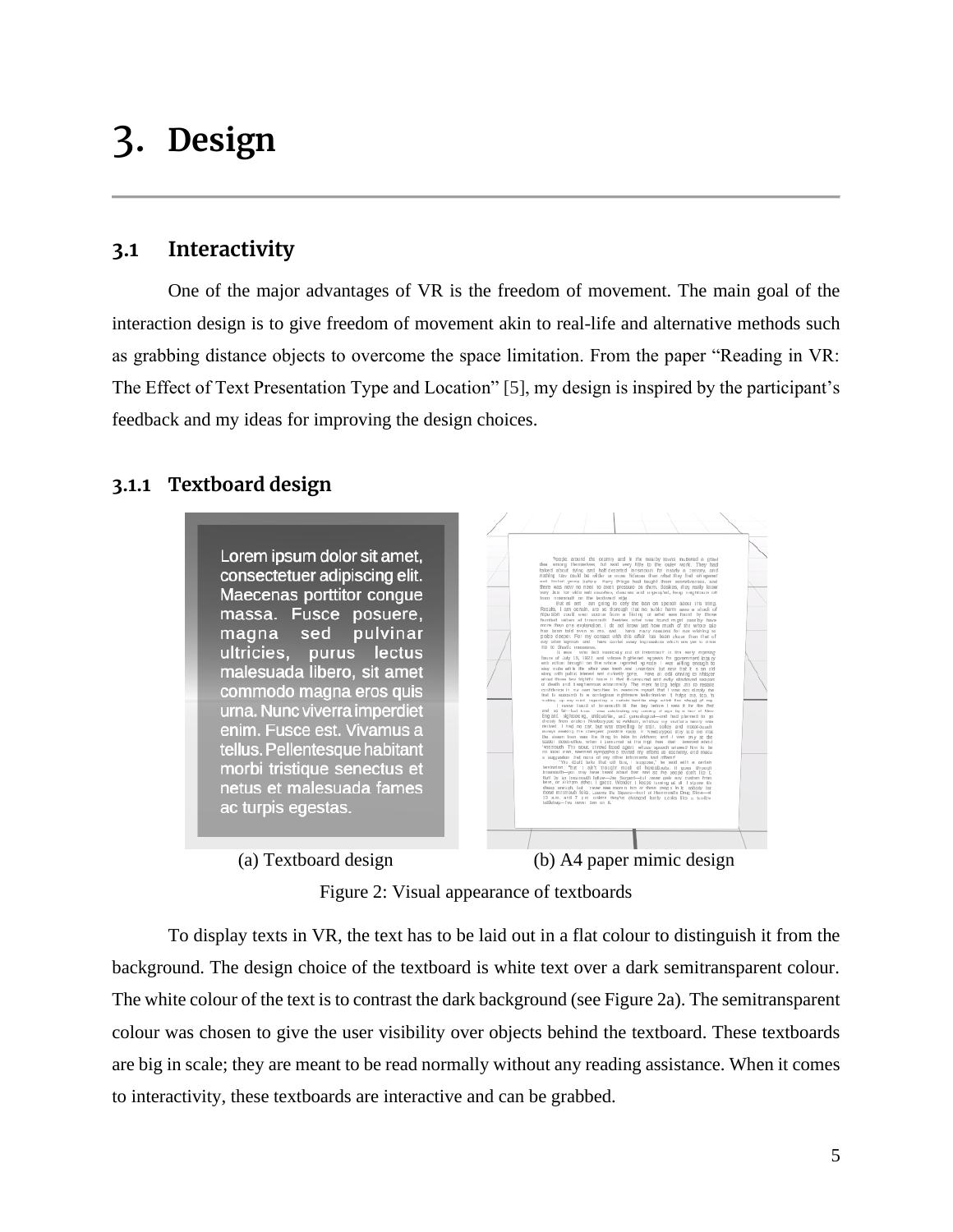An alternative visual design was made to mimic real-life papers. It is a page with opaque white colour with black text over it. Its size resembles closely to what an A4 paper should scale. This page will be harder to read because the texts are smaller and denser than the textboard (see Figure 2b). However, if the user has a better resolution HMD, they can pick up the paper and read it close to their eyes. Despite the difference in visual appearance, it still retains the same functionality as a textboard.

### <span id="page-9-0"></span>**3.1.2 Object Interactions**

From the qualitative feedback section of the "Reading in VR" research paper [\[5\],](#page-27-0) many participants made a statement about the non-interactivity of the research software. This section will focus on the participants' feedback on the non-interactivity, mainly about being unable to grab an object. In this thesis, the design to grab an object will be about grabbing the textboard in the virtual environment. Since almost all VR controllers have a grip button, it will be used as a grab button to grab virtual objects. The user has to hold the grip button if they want to grab it and release the grip button to drop it. Grabbing an object can be performed with a left or right controller.

The design of grabbing an object mimics what it feels like in real life. If the user grabs an object, the object will follow the position and rotation of the controller. However, teleporting the object's position to the controller's main point will be jarring since it does not behave like real life. We grab objects by the surface and use that contact as a pivot to interact with or inspect the object. For example, grabbing a piece of paper can be done in multiple ways: using the thumb, index and middle finger as the grip, handgrip from the side of the paper, open palm behind the back of the paper, etc. This example is the main influence of the grab design. Assuming the user is grabbing an object by its side, the object will stay at the side of the controller. The grabbed object will follow the controller's changes of position and rotation. Another example is if the user is grabbing an object by the bottom, the object will stay atop the controller.

Another additional design is to compensate for the lack of locomotion in the software. Because different users have different physical spaces that limit their virtual space, there will be objects out of reach to some users. From these limitations, the idea of grabbing a distant object was designed. The user can grab the distant object by pointing at it with the controller. A pointer will be provided to assist the user, which helps the user aim at the object. Once the pointer hits an object that can be grabbed, it will be indicated by the sphere at the end of the pointer (see Figure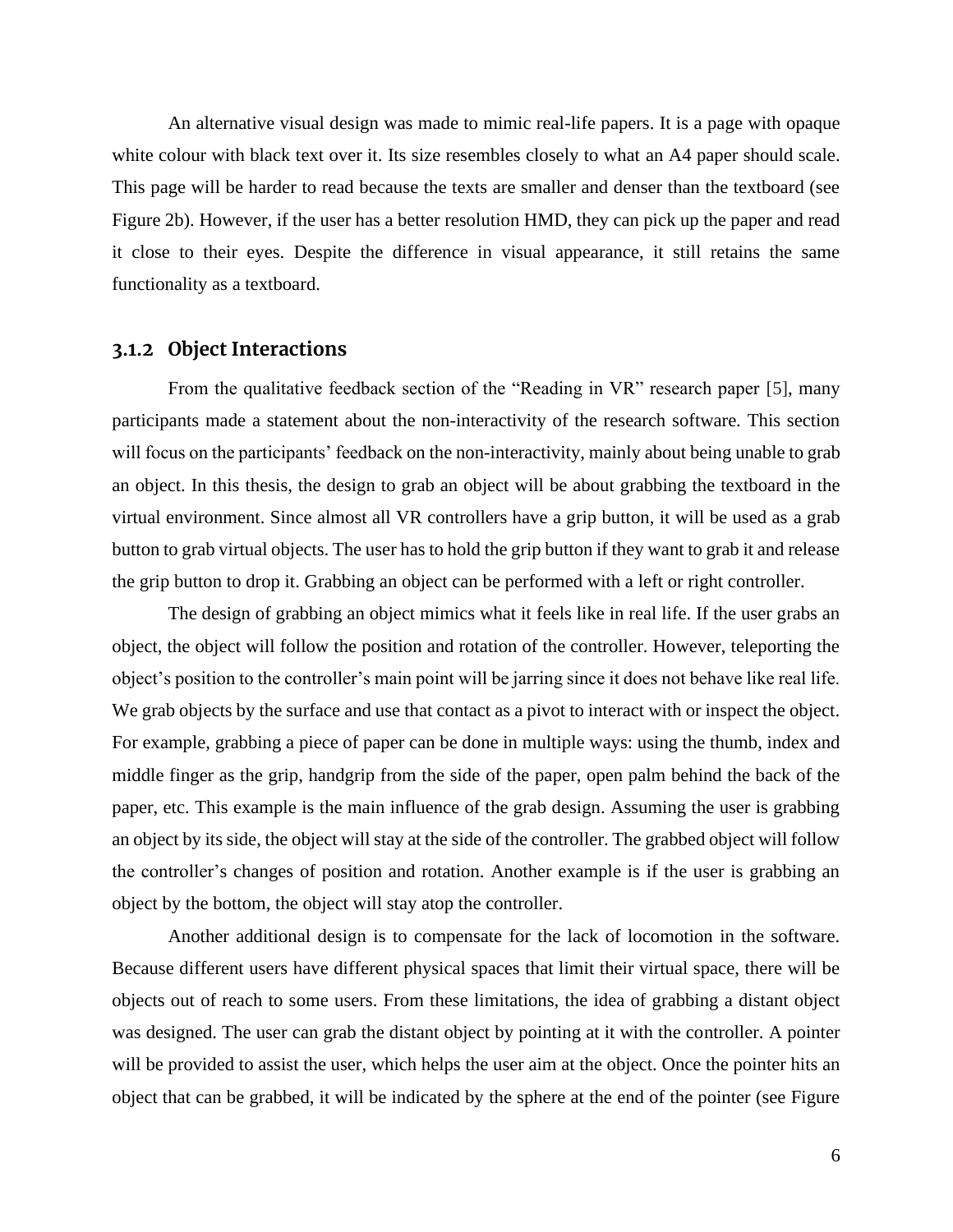3b). The button to grab a distant object is the same as grabbing a contact object, but the pointer and its function to grab distant objects are only available for the right controller or hand. The pointer is angled to have the same angle, similar to the user pointing with their index finger (see Figure 3a). The behaviour of grabbing a distant object is different from grabbing the contact of an object. As discussed above, grabbing the contact object is similar to real-life. However, for distant objects to overcome the distance, the object has to be teleported to the user's hand. The moment the user grabs the distant object, the object will be teleported to the controller's main point. If the user does not like the object's position from their controller, they can release it and grab it again from the contact grab.



 (a) Angle of the pointer (b) Pointer hitting an object Figure 3: Visual appearance of the pointer

Because distant grab and contact grab share the same button, there will be a problem where the user accidentally grabbed two objects from their contact range and pointer. The priority of grabbing an object should focus on the contact object first and then the distant object. The controller that grabbed an object will be invisible to reduce visual clutter while grabbing an object. If the user grabs an object with their right hand, the pointer will be disabled, and the controller will be invisible until the player releases the object.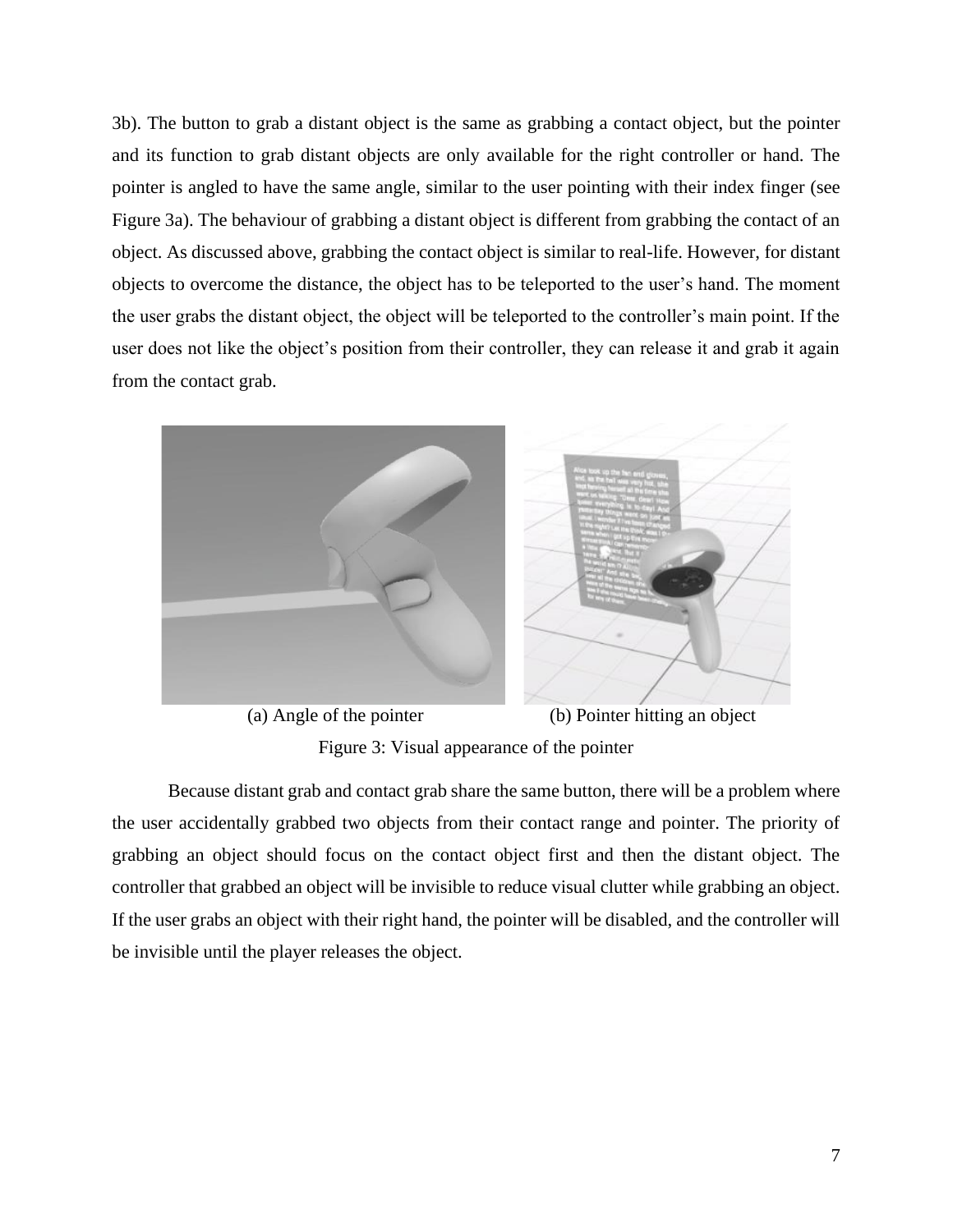### <span id="page-11-0"></span>**3.1.3 Cluttered Objects**

Introducing the interaction of letting the user grab objects, especially distant objects may clutter the virtual environment. Textboards can pollute the virtual environment because the user did not return them to their original position. There could be a mismatch or out-of-order textboards due to this. If the user wants to place it back to the original position, it will be near impossible to return the object with hand to its original position and rotation. There should be a function to return the object to its original point.

The first design decision of returning an object function is that it should not use a button, specifically with VR controllers where input buttons are fewer in quantity than a keyboard or a gamepad. Buttons are often already designated for other functions. Therefore, the decision was made to use a gesture-based activation. One key idea of what gesture should be used is throwing or tossing. When the user grabs an object, they can throw it, and it will return to its original position. There will be an angular momentum check to discern between throwing and placing gestures. When the user releases the object while in a throwing motion, there will be an angular momentum check when the user releases the button; if the momentum is higher than the threshold, it will be teleported back to its original position. The design to only check the angular momentum value in the controller slowly changed the gesture to a wrist flick as it reduces the effort to return the textboard.

### <span id="page-11-1"></span>**3.2 Rapid Serial Visual Presentation (RSVP)**

The RSVP design is taken from the design recommendation section of the "Reading in VR" research paper [\[5\]](#page-27-0) and improves and introduces new ideas to it. The main goal of the RSVP design in this thesis is not to cumber the user with too much information and properly align the user's focus on what they want to see or read. The functionality will be similar to the RSVP that is being used by speed reading applications such as AccelaReader [\[15\]](#page-27-0) or Spreeder. [\[16\]](#page-27-0)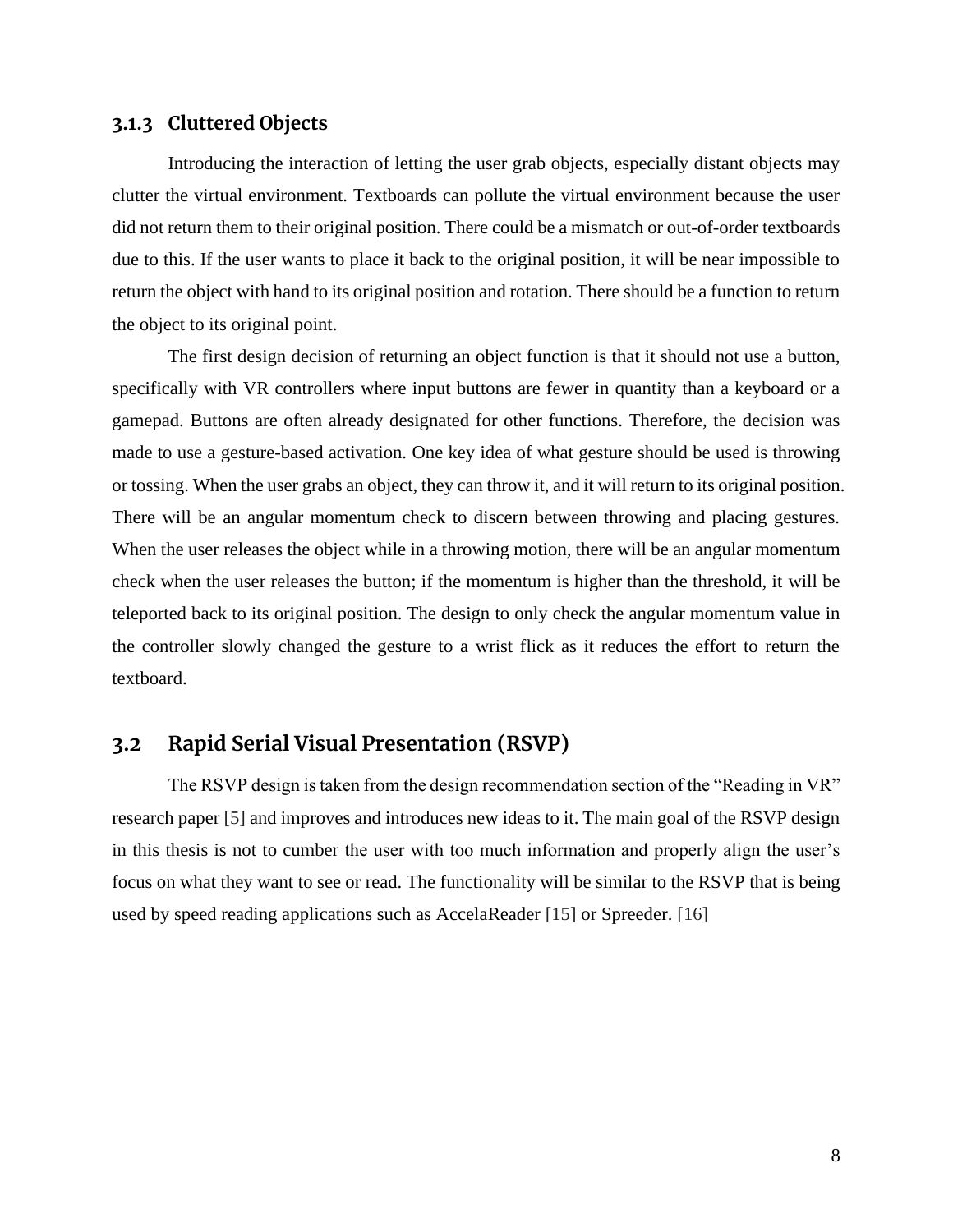

Figure 4: RSVP in third person view

The visual presentation of the RSVP will be a flat black colour rectangle with white text. The rectangle RSVP user interface (UI) will stay at the front of the user's head direction, directing the user's attention. The distance of the RSVP UI is around 15 cm from the user's eyes (see Figure 4). The distance value shifted throughout the development, and it is finalized at around 15 cm to avoid eye strain from crossed-eye and give the user more peripheral vision. The location of the UI is placed just below eye level to give the user some vision of the surrounding. An early iteration of the RSVP rectangle had a semitransparent dark rectangle background. A problem arises if the user is moving their head while reading the RSVP, the non-static dark background of the rectangle can distract the user's attention, and the user will lose their focus. Hence the flat dark rectangle was the final design of the RSVP UI.

The RSVP design and function will show one word at a given time, and quickly change the word to allow for rapid reading without requiring eye movement. The word will stay at the center alignment of the rectangle. When words stay at the center position of the rectangle, the user does not have to move their eyes but rather stays at one point of focus, which is the center of the word. The rectangle will not change size if the word is short or long. It will remain static as changes to the RSVP UI could distract the user. Because it remains static, the dark rectangle UI has to be wide to cover extensive words. The text font size will also remain static during reading. It is important to establish the RSVP visual design pattern and stay consistent throughout the run time. Any changes to the pattern once it is running can distract the user's focus.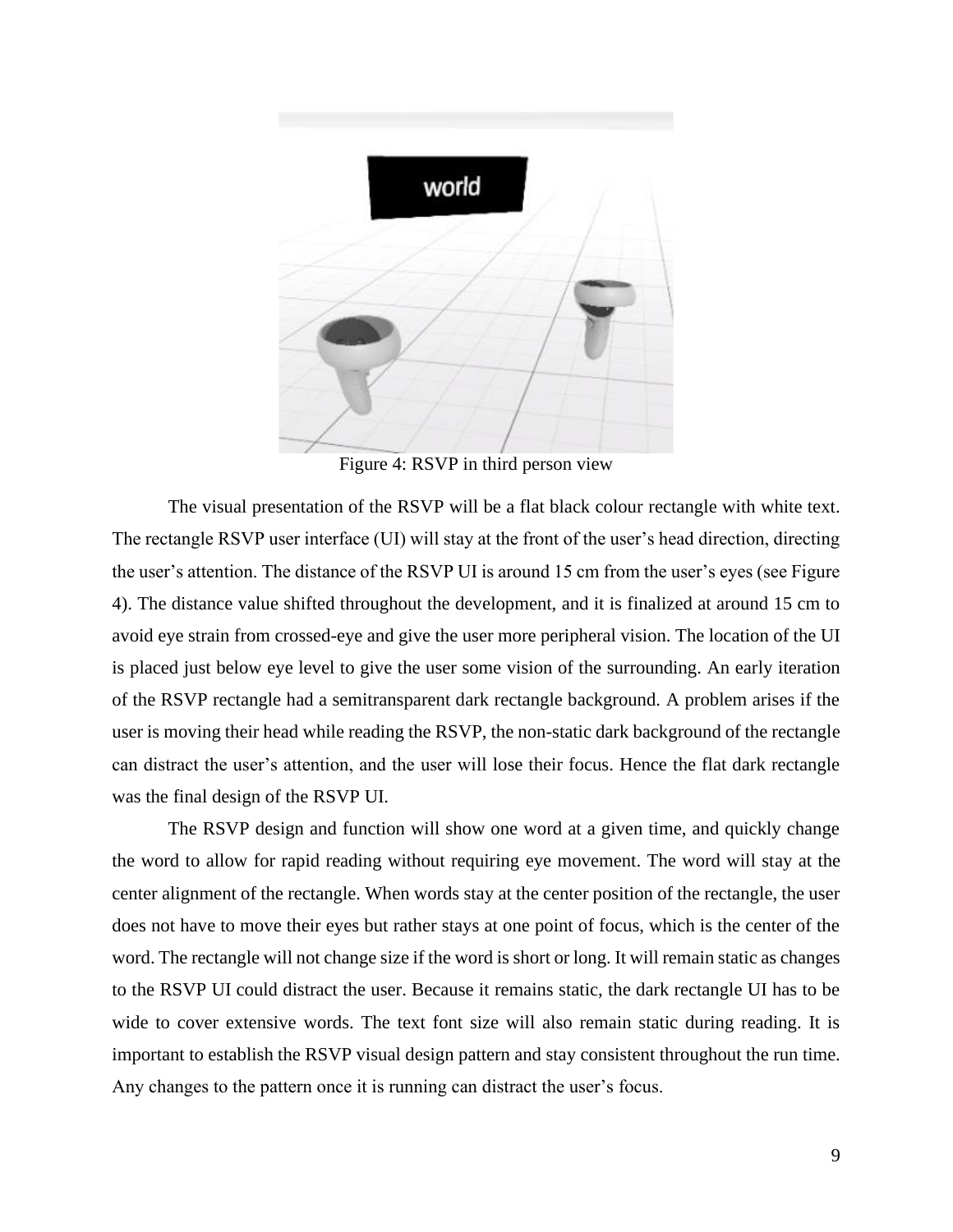#### <span id="page-13-0"></span>**3.2.1 Enable and Disable the RSVP**

The main goal of enabling and disabling the RSVP is to make it comfortable and natural for the user. The button that will be used is the trigger button because almost all VR controllers have one. The RSVP needs to have a text or paragraph loaded first to be enabled. Grabbing a textboard and then pressing the trigger button will enable the RSVP. The RSVP will read the text on the textboard and show the word one by one. The user is not required to keep holding the paper while the RSVP is on. The user can release the textboard from their grip, and the RSVP will stay enabled until the user turns it off. The RSVP will also take advantage of the pointer. The user can point with their right hand at the textboard and press the trigger button to enable and load the text to the RSVP without needing to grab the text board. To turn off the RSVP, press the trigger button again. If the RSVP is turned off, the text will be paused and not progressed to the next word. If the text is already loaded to the RSVP, the user does not need to grab or point at the paper anymore. Simply pressing the trigger in the air or anywhere will turn on the RSVP and continue the text. The trigger button must be context-sensitive to switch between enabling the RSVP, disabling the RSVP and loading the text to the RSVP. If the RSVP is still enabled and the user is pointing or grabbing a new textboard, the RSVP will remain active, but it will read the new text or paragraph. However, pointing or grabbing the same textboard and pressing the trigger button will disable the RSVP; another button press will enable the RSVP again and continue where it left off. There is a one-second pause gap to let the user adjusts to the new paragraph or location of the RSVP UI in front of their head. This pause gap will be triggered every time the user loads a new paragraph to read or when the RSVP is enabled again.

An additional function to disable the RSVP was added as a form of implicit interaction to 'guess' what the user wants based on observed behaviour. This feature is a derivative of headtracking. If the user is distracted or notices something in their peripheral vision and turns their head to observe it, this quick motion will disable the RSVP. There is a threshold velocity to discern between normal head movements while reading and a quick head turn. The result is that when reading, some movement is allowed while the RSVP is visible, but when looking away quickly, the RSVP panel turns invisible, allowing the user to attend to the new stimulus without having to explicitly disable RSVP. However, if users want to re-enable RSVP, they have to use the trigger button as the quick head turn only disables the RSVP.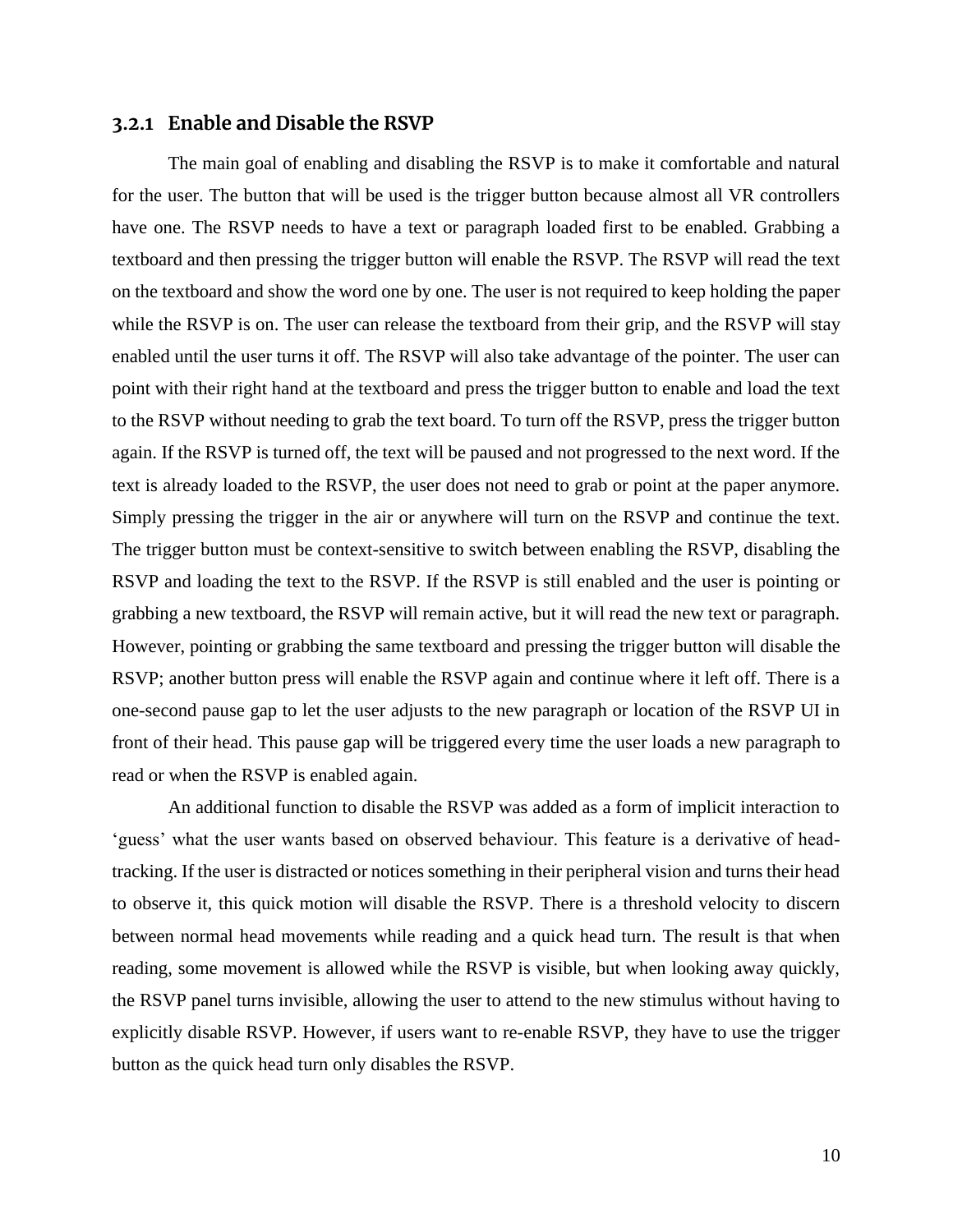#### <span id="page-14-0"></span>**3.2.2 Speed of the RSVP**

The RSVP speed is measured in words per minute (wpm). The default speed is 200 wpm. Different users have different reading speeds and preferences, and there is a speed controller embedded in the right controller. It will be using the joystick or touchpad of the controller. The user has to move the joystick/touchpad to the left to decrease the speed. Furthermore, the user has to move the joystick/touchpad to the right to increase the speed. Holding the joystick/touchpad in the right or left direction will change the speed at a faster rate. The speed change is in the incremental of 10.



Figure 5: RSVP speed controller UI appearance

A floating UI is placed above the controller to indicate the information on the RSVP speed. Placing the UI above the user's controller will avoid obstruction from different controller models. It is a semitransparent dark rectangle with white-coloured text to show the information (see Figure 5). It will only appear if the user changes the speed and will be invisible if there are no changes within 0.5 seconds. The RSVP speed UI will be unaffected by the visibility of the controller. The UI will still appear if the user grabs an object and changes the RSVP speed. The user can change the RSVP speed even if the RSVP is turned on. Whether the RSVP is disabled or enabled, any changes to the speed will affect the RSVP.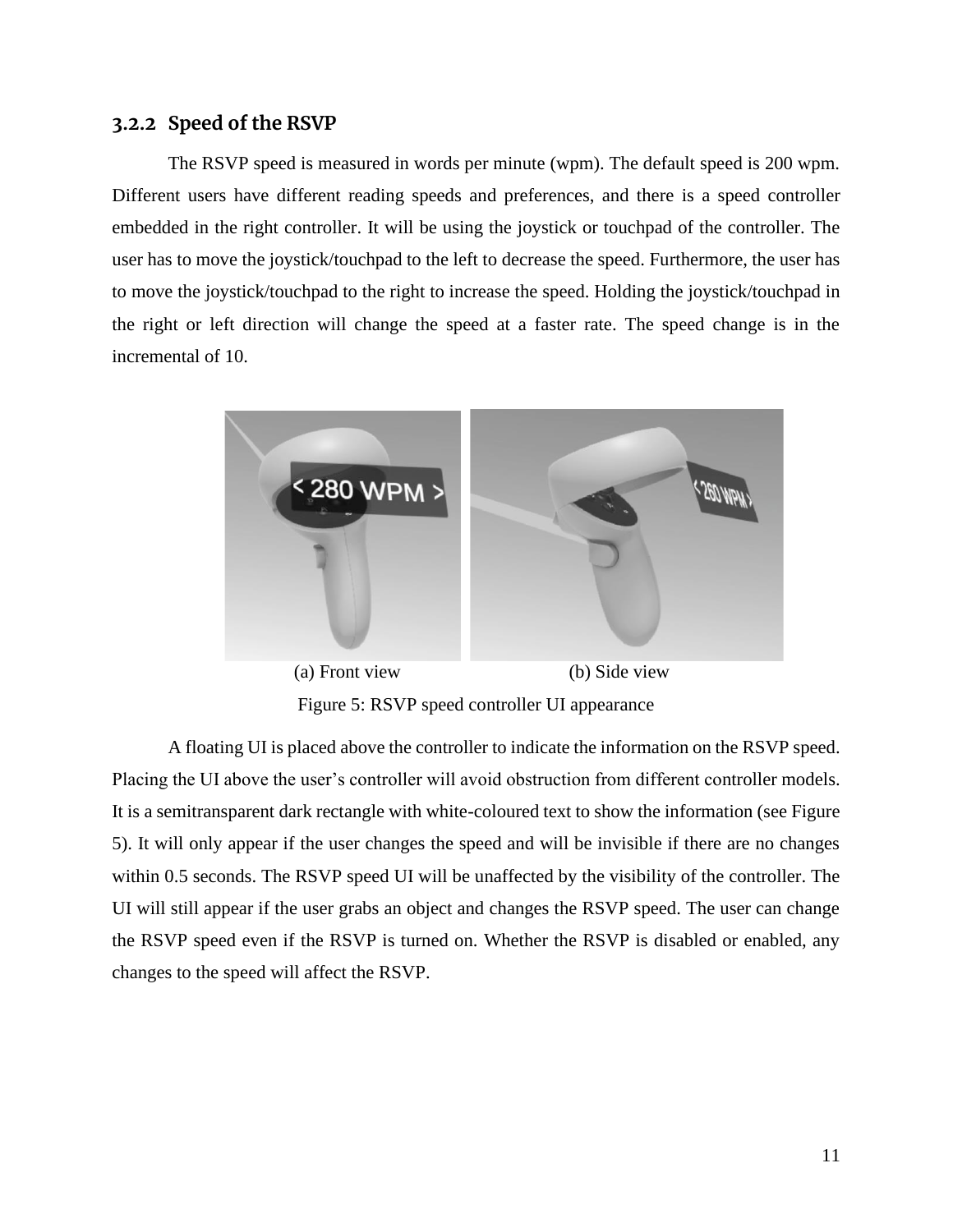# <span id="page-15-0"></span>**4. Implementation**

### <span id="page-15-1"></span>**4.1 Background software and hardware**

This thesis was implemented with Unity Engine [\[9\]](#page-27-0) with the SteamVR plugin [\[10\]](#page-27-0) from Valve Software. Unity engine is a game engine that offers 2D and 3D games, and it offers the ability to create VR games and software. Unity Engine uses C# as the programming language to write the script; The SteamVR plugin was chosen because it allows the game engine to recognize different variations of VR headsets and display the appropriate VR controllers that match the user's VR brand. The plugin allows the software to be compatible with multiple VR platforms and can be performed on other platforms for sharing and testing purposes.

The PC for this thesis runs Windows 10, Intel i7-10700F, 16GB RAM, and an NVIDIA GeForce RTX 3060 graphics card to render the environment. While developing the thesis' software, it was tested and developed with Meta Quest 2 headset with Oculus Link cable and software [\[11\]](#page-27-0) to connect between the HMD and PC. Despite being tested and developed on Meta Quest 2, the software is designed and implemented with other brands of VR headsets in mind, such as Windows Mixed Reality (WMR), HTC Vive and Valve Index. It has been successfully tested on the HTC Vive and the Valve Index.

### <span id="page-15-2"></span>**4.1.1 SteamVR Plugin**

Since the software utilizes SteamVR API, the user must download the VR client from the Steam store [12]. The PC that developed and tested this software has SteamVR API installed to recognize different VR headsets. However, developing the software in Unity Engine requires installing the SteamVR plugin from the Unity Asset store [10]. There is a folder called prefabs from the SteamVR asset folder, and within it has the [CameraRig] prefab. The prefab can be dragged with a mouse to the scene, and it contains three objects: Controller (left), Controller (right), and Camera. These three objects are important to recognize the controller model and functionality and display the view to the HMD.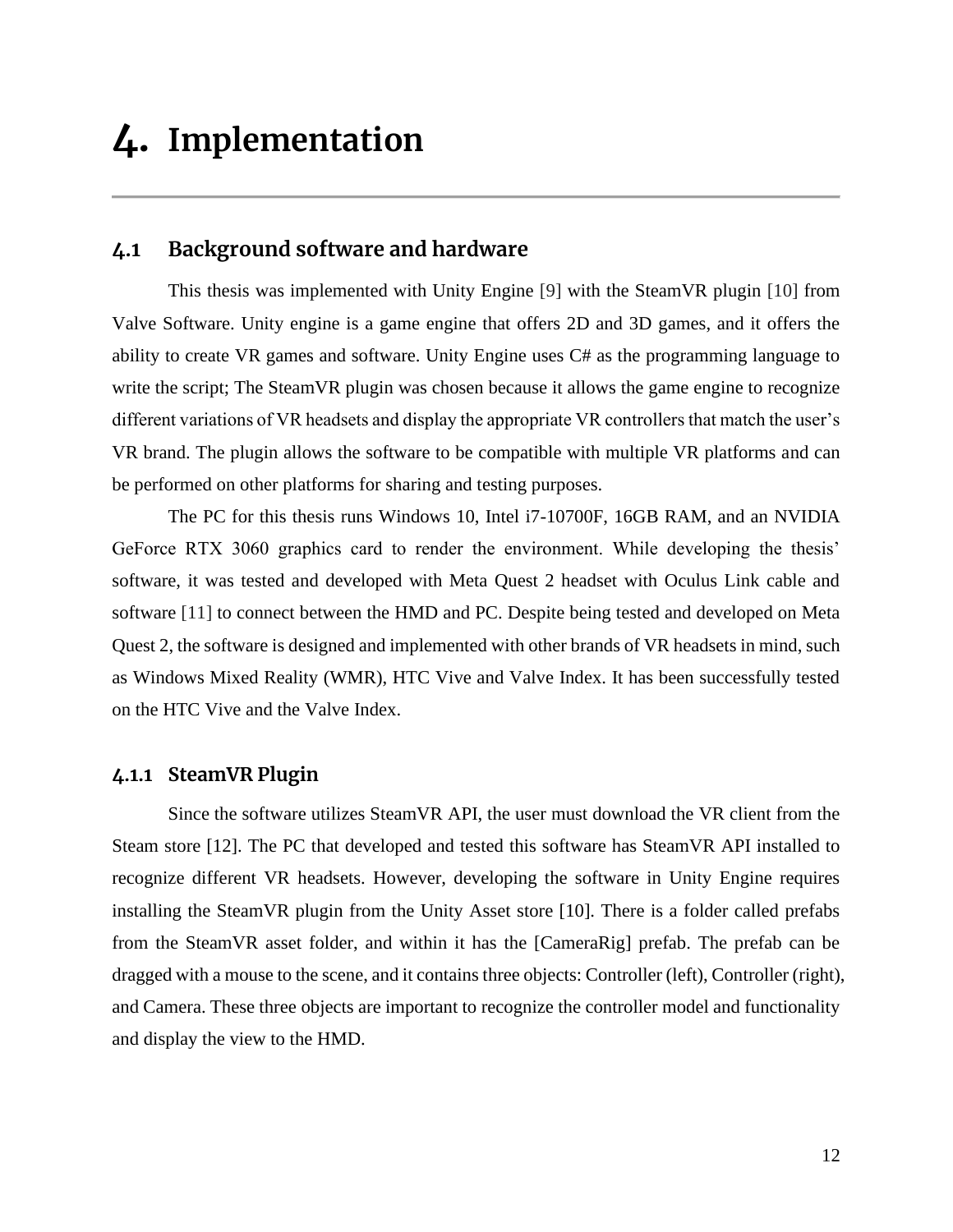## <span id="page-16-0"></span>**4.2 Virtual Environment**



Figure 6: Virtual Environment

The virtual environment is a simple open plane and consists of 4 boards with different text (see Figure 6). It was designed to showcase all of the features in the software. All of the boards are hovering close to the ground. The three boards are bigger in scale, and the fourth is relatively similar to the size of an A4 paper. The first two boards are the closest with different paragraphs of text. These two boards are placed near the user the first time the user is in the virtual environment. They are there to grab the user's attention. The third board is at a distance that the user cannot reach unless they walk out of the playfield or have a bigger room to walk towards it. The fourth is much smaller in scale, denser in text and resembles the size of an A4 paper. It was designed to emulate real paper. It contains a page from the novella "The Shadow over Innsmouth" by H.P. Lovecraft. Although the fourth textboard is visually different from the other three, all of these textboards can use the RSVP function.

### <span id="page-16-1"></span>**4.2.1 Textboard Implementation**

The textboard will be using Unity's Canvas object that allows UI components to be drawn within the Canvas. The Canvas' render mode is set to "World Space" to exist in the virtual environment, and the event camera is set to the SteamVR's camera. To draw the semi-transparent dark rectangle, it will be using the Panel UI. It has a colour picker that can change the colour and an alpha value to change the rectangle's opacity. There are two choices to draw the texts in the Unity engine: using Text or Text - TextMeshPro (TMP). The software will be utilizing TMP to give the user better clarity of text and sharp edges. The Panel UI will be the child of the Canvas, and the text will be the child of the Panel. A Rigidbody component is added to give some physics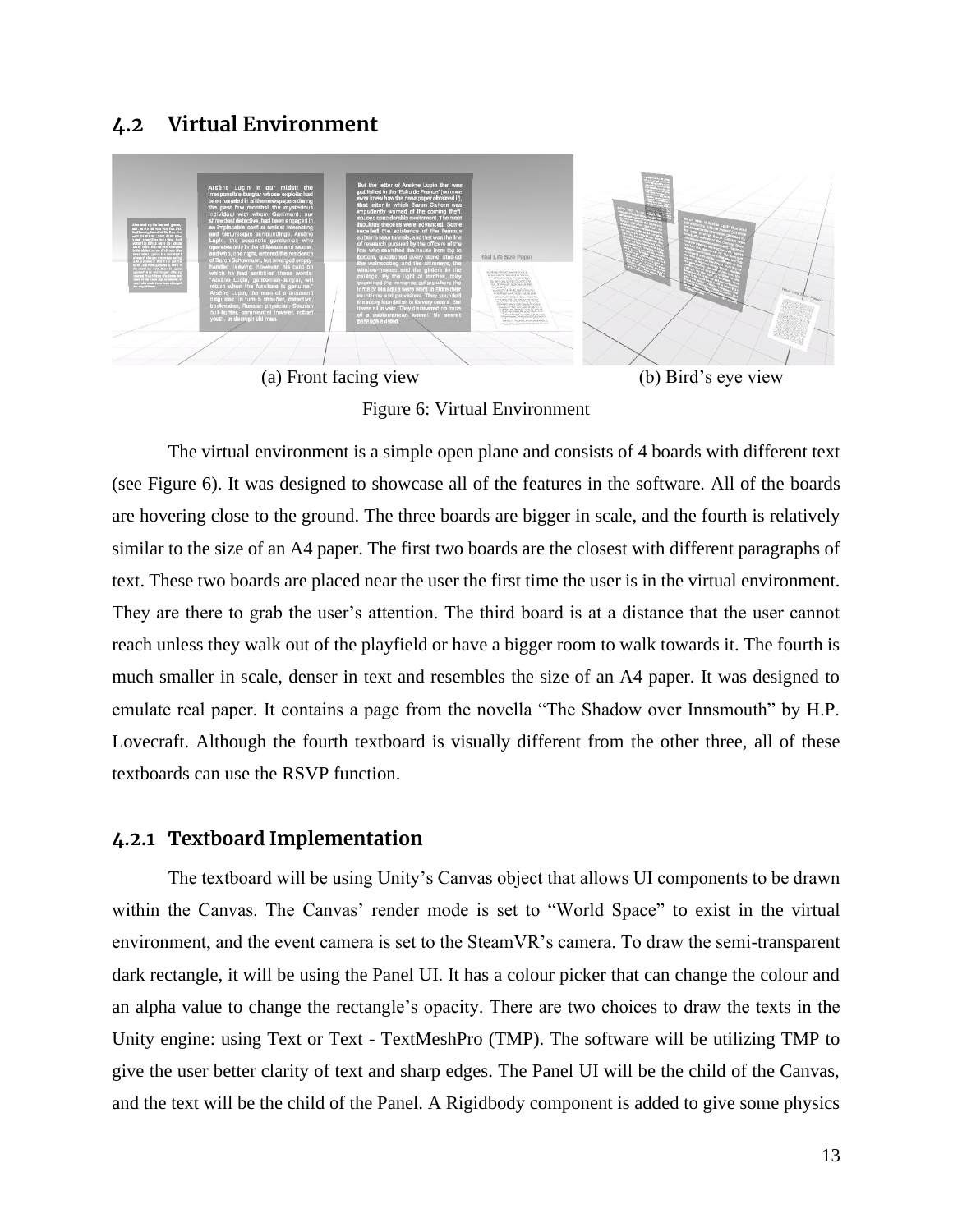simulation to the textboard. However, gravity will not affect the textboard as the use of gravity is disabled. Next, another component is added which will help with the interactions, and that is Box Collider. This collider will be helpful in the programming section because it can detect if two colliders are colliding with each other. It has a separate function that can be triggered if it enters a collision or exits from a collision. It is important to tag the textboard as "Interactable" to distinguish between non-interactable objects (untagged objects) and interactable objects.

The script component of the textboard is simple. The script will be in the "CustomInteractable.cs". It contains the attributes for the original position and original rotation. Create an object from the "CustomHand" class, which will be created later in section 4.3.2. This object is useful for storing the hand holding the textboard and avoiding multiple hands grabbing the same textboard. The original position and rotation attributes are coded as null, but when the software starts, it will fetch the value where the textboard was placed in the Unity Editor. It can be done with the *Awake* function, which is from Unity that will call the function once the software starts. The reasoning was to make the script reusable for multiple different textboards without hardcoding each position and rotation value. A function was added to fetch the text within the textboard, and it will return the string from the TMP. This function will be useful later to fetch the string from the textboard to the RSVP class.

### <span id="page-17-0"></span>**4.3 Interactions**

Most of the interactions section will be using the provided SteamVR API's controller. Within the [CameraRig] folder, there are left controller and right controller prefabs. These will help show the appropriate model for the user's controllers and recognize the controller inputs. For example, if the user is using a Meta Quest 2 headset, it will show the model of Meta Quest 2 controllers in the software. Recognizing controller input is important because different headset brands have different controller designs. For example, the HTC Vive controller lacks a joystick, but the software was developed and tested using Meta Quest 2. Instead, the SteamVR API will map the Meta Quest 2 joystick input to the HTC Vive trackpad.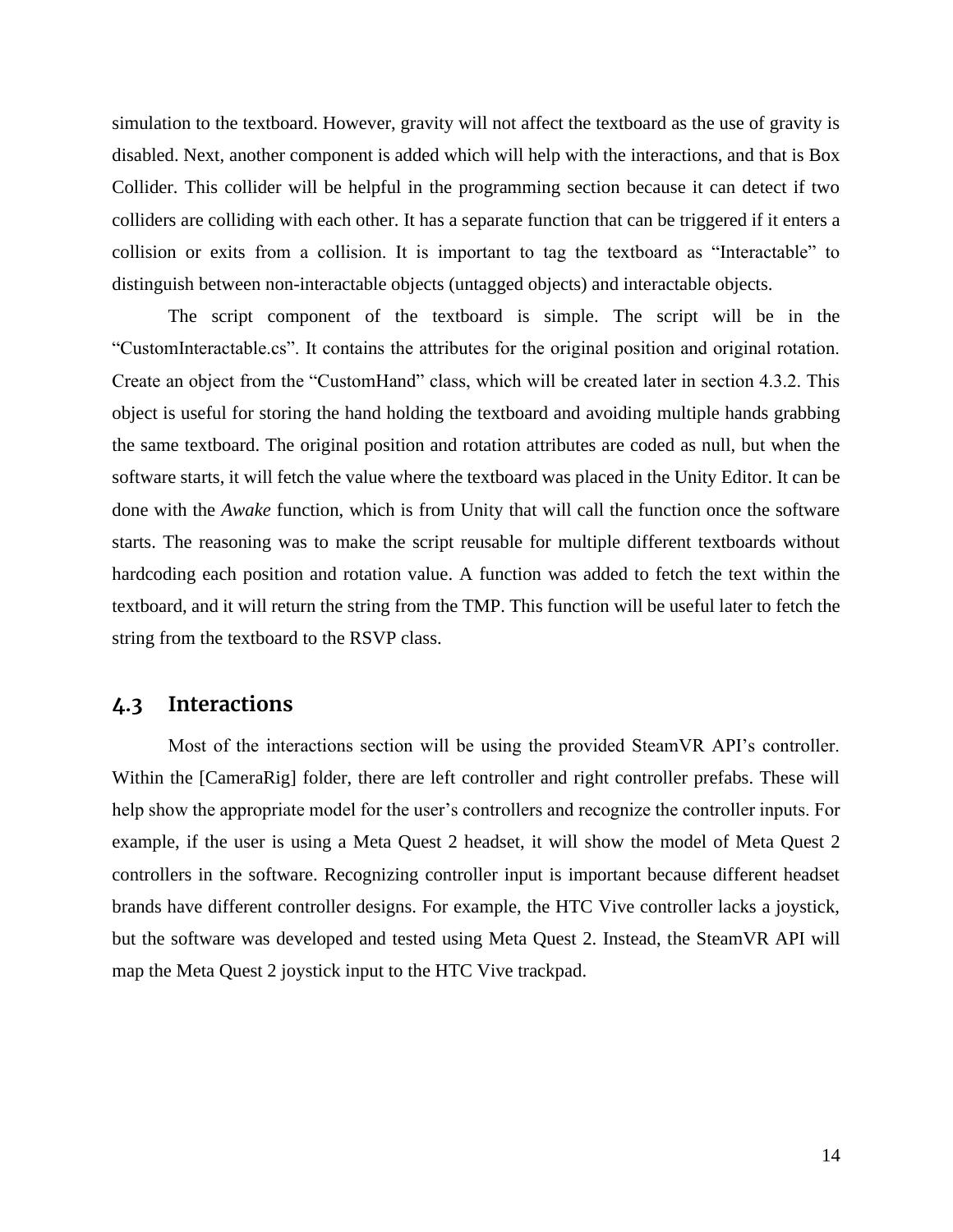#### <span id="page-18-0"></span>**4.3.1 Grabbing objects**

Before going into the programming section, add the Rigidbody, Fixed Joint and Sphere Collider components within each controller. Rigidbody is useful for simulating physics that allows interactions with the textboard. Fixed Joint works with Rigidbody to join two Rigidbodies together—in this case, joining the controller Rigidbody and the textboard Rigidbody (Remember that the textboard has a Rigidbody component). Sphere Collider will be used for the programming portion of grabbing objects to detect if two colliders are entering or exiting the collision zone.

The script portion to grab an object will be in the "CustomHand.cs" script. There are many variables to be declared. SteamVR\_Action\_Boolean is a class that will return true or false if the specific action is pressed down or released. In this case, it will be used for recognizing the grip action. Declare it as a public object and in the Unity Editor, apply the "GrabGrip" action in the script inspector. However, for this function to return a boolean value, it requires an input button in the parameter. Create the object from SteamVR\_Behaviour\_Pose class for the main purpose of grabbing objects, and it has a variable input source that can be used within the SteamVR\_Action\_Boolean parameter. The component FixedJoint is used in the script for joining the textboard and the controller. Create the FixedJoint object in the script. For design purposes, create an object for SteamVR\_RenderModel as that class has the attribute of the render model. Create objects for CustomInteractable and a list of CustomInteractable. The CustomInteractable object is for assigning the textboard that is being held. The list is important for later when there are multiple textboards within the hitbox of a controller.

In the Awake function, get the components for the variables that require it. SteamVR\_Behaviour\_Pose can be fetched from the component SteamVR\_Behaviour\_Pose. FixedJoint by getting the FixedJoint component. Moreover, get the component for SteamVR\_RenderModel. Because there are collider components within the controller object and the textboard object, create two functions whenever they enter the collision (OnTriggerEnter) and when they exit the collision (OnTriggerExit). OnTriggerEnter function adds the textboard object to the list of CustomInteractables whenever the textboard collider hits the controller collider. OnTriggerExit removes the textboard object from the list if the textboard collider exits the controller collider. In Unity, there is an *Update* function that will be called for every frame. The *Update* function has multiple if statements for checking if the button is pressed or released.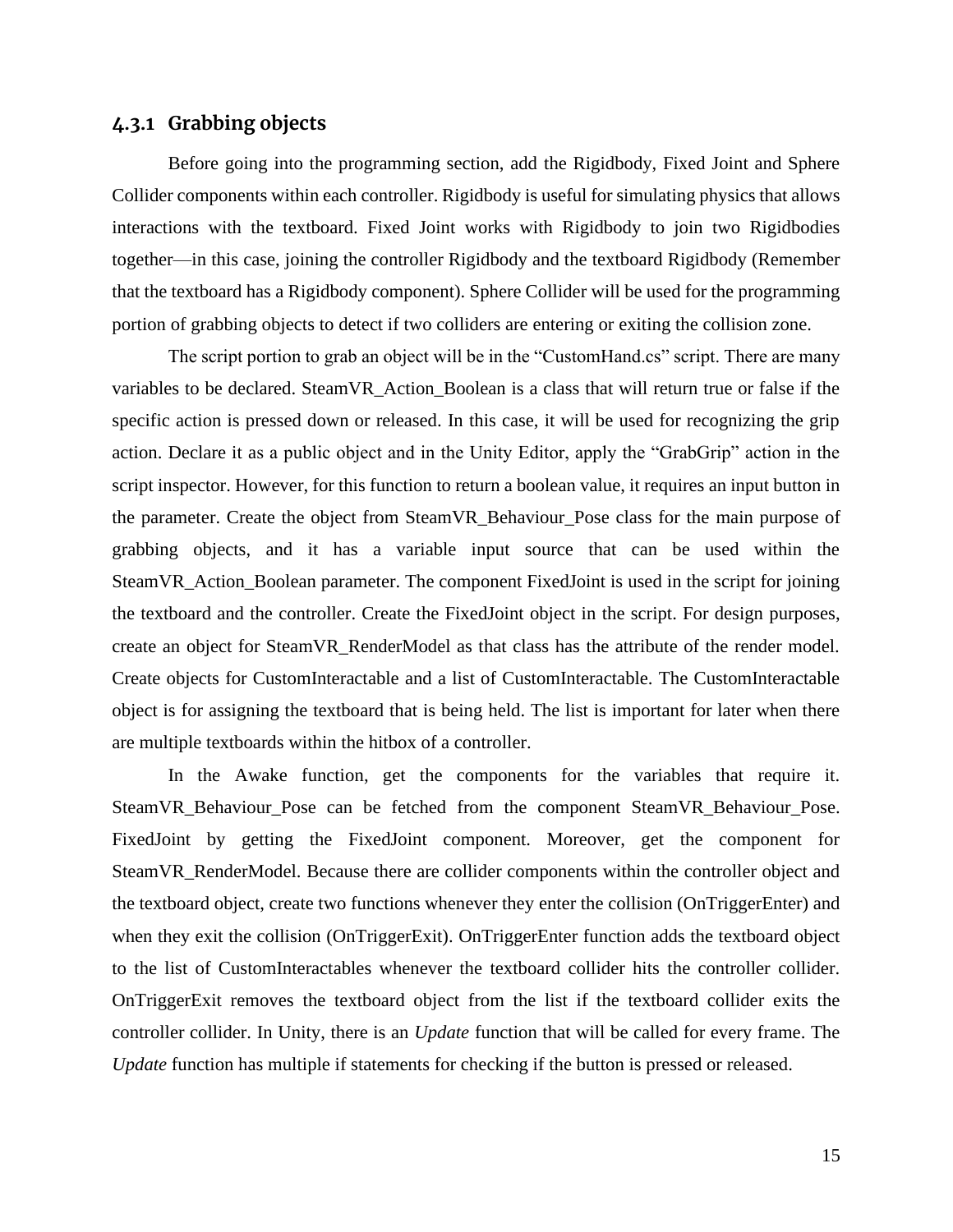For the purpose of grabbing an object, there are simply two if-statements in the *Update* function: grab press and grab release. Grab press has a call function for Pickup, and grab release has a call function for Drop. The Pickup function will find the nearest textboard to the controller within the list of CustomInteractables by using the Pythagorean theorem. An if-statement was added if, for example, a textboard is being held, the other hand can grab it, and the textboard will move to the other hand. To attach the textboard to the controller, assign the connectedBody attribute within the FixedJoint as Rigidbody from the CustomInteractable. Once the object is grabbed, set the render model to false to be invisible. If the CustomInteractable list is empty, the Pickup function will not do anything. For the Drop function, it will release the textboard by assigning the connectBody attribute to null and the CustomInteractable variable to null. It will also set the render model to true to be visible. Lastly, there will be an if-statement in the Drop function to check if the controller angular velocity is higher than the threshold value. Retrieving the angular velocity can be done by calling the SteamVR\_Behaviour\_Pose behaviour named GetAngularVelocity. If the velocity is higher than the threshold value, the textboard will return to its original position by setting the position and rotation to the stored original position and rotation attributes within the CustomInteractable class. The threshold value is hard-coded, and the value was chosen from multiple trial-and-errors.

### <span id="page-19-0"></span>**4.3.2 Pointer for distant objects**

The implementation of the pointer requires a camera object as a child object of the Controller (right); as stated in the design section, only the right controller has the pointer. Setting the field of view to 1 will reduce the rendering workload significantly as it only renders a narrow field of view. Afterward, add a new component in the camera object for Line Renderer. This component will draw the line or laser-like pointer. A sphere object is later added as the child of the camera to be an indicator whenever the pointer hits interactable objects. In this case, it will be the textboard. Within the sphere object, there is a Sphere Collider component.

The script for the pointer is called "Pointer.cs", and it requires modification with the CustomHand class later for the grabbable portion. In the pointer script, there are three variables: The sphere object, CustomInteractable object and LineRenderer object. The sphere object moves the sphere to the location where the camera hits an object. However, the sphere, by default, is invisible. CustomInteractable will be the attributes to store which textboard was hit by the camera.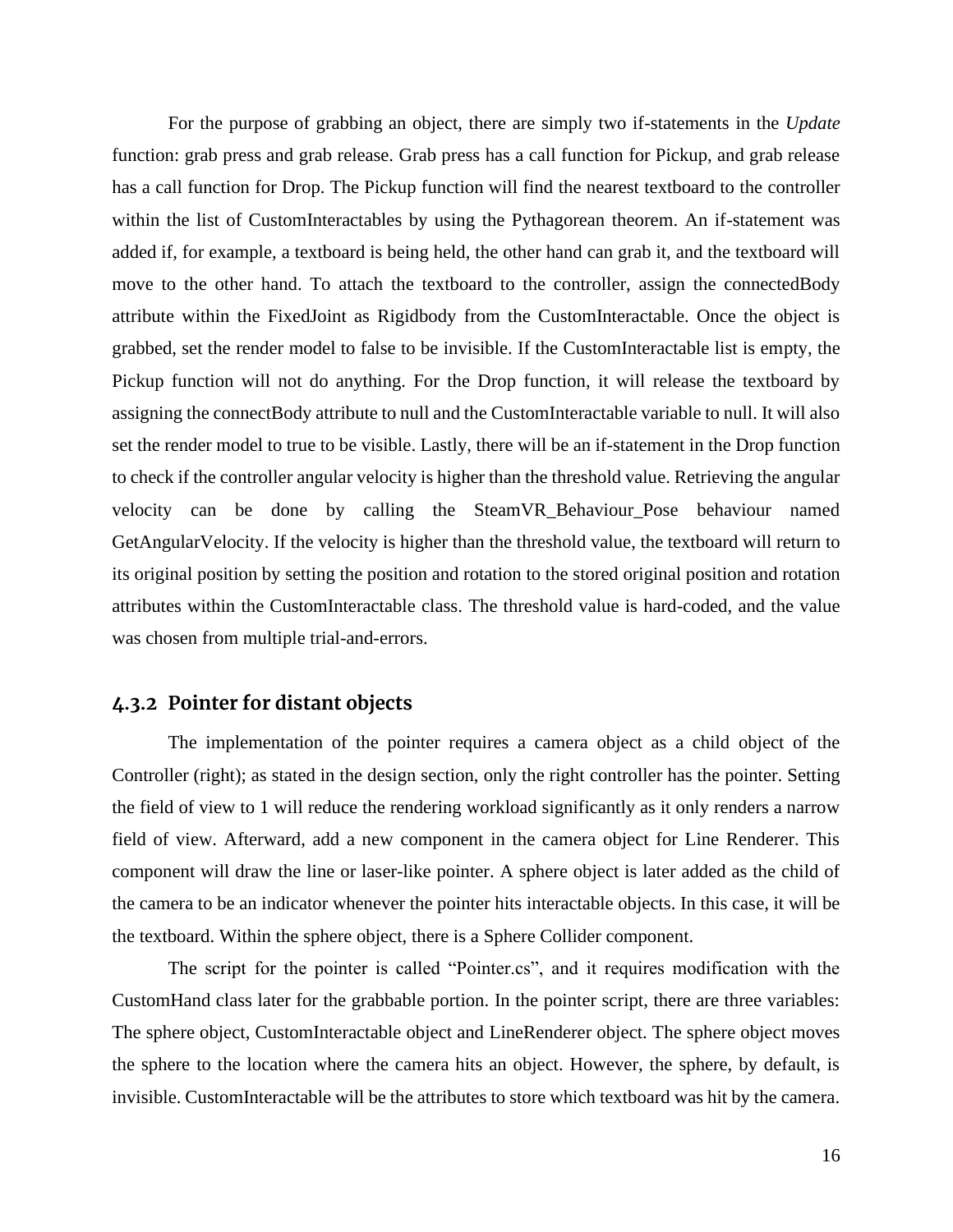LineRenderer is to draw a line from the camera to the given line limit length. In the Awake function, get the component of LineRenderer and assign it to the attribute. In the Update function, create a RaycastHit attribute to find the distance between the controller and the hit location. This distance is to draw a line from the controller point to the end point by simply using the function within the LineRenderer object.

Move the sphere to the end of the line to appear as an indicator. RaycastHit also has the attribute to retrieve the object that was hit. An if-statement is made to distinguish between objects by the tag. Remember that the textboards are tagged as "Interactable" in the textboard implementation section. If the RaycastHit has an "Interactable" tag, the interactable object will be assigned to the CustomInteractable attribute. This attribute is public and can later be accessed by CustomHand class. If the RaycastHit hits an object tagged as "Interactable", it will also set the sphere to be visible. If the Raycast does not hit anything or any "Interactable", the CustomInteractable attribute will be null, and the sphere will be invisible.

Modifying the CustomHand script is required so that the distant object can be taken into the script and grabbed. Pointer object is required and set to public so that the script from the Pointer object can be assigned to the CustomHand script in the Unity Editor. The Pickup function has to be modified to check both the list of CustomInteractables and the Pointer attribute of CustomInteractable. It will prioritize the interactable in the list of CustomInteractables first. However, if the list is empty, the Pointer's CustomInteractable will be the one that will be attached to the controller, and it will teleport the textboard to the location of the controller. Create a GameObject object for the camera and get the camera's component in the Awake function. The GameObject will be the object to set the pointer's LineRenderer invisible once the right controller grabs an interactable.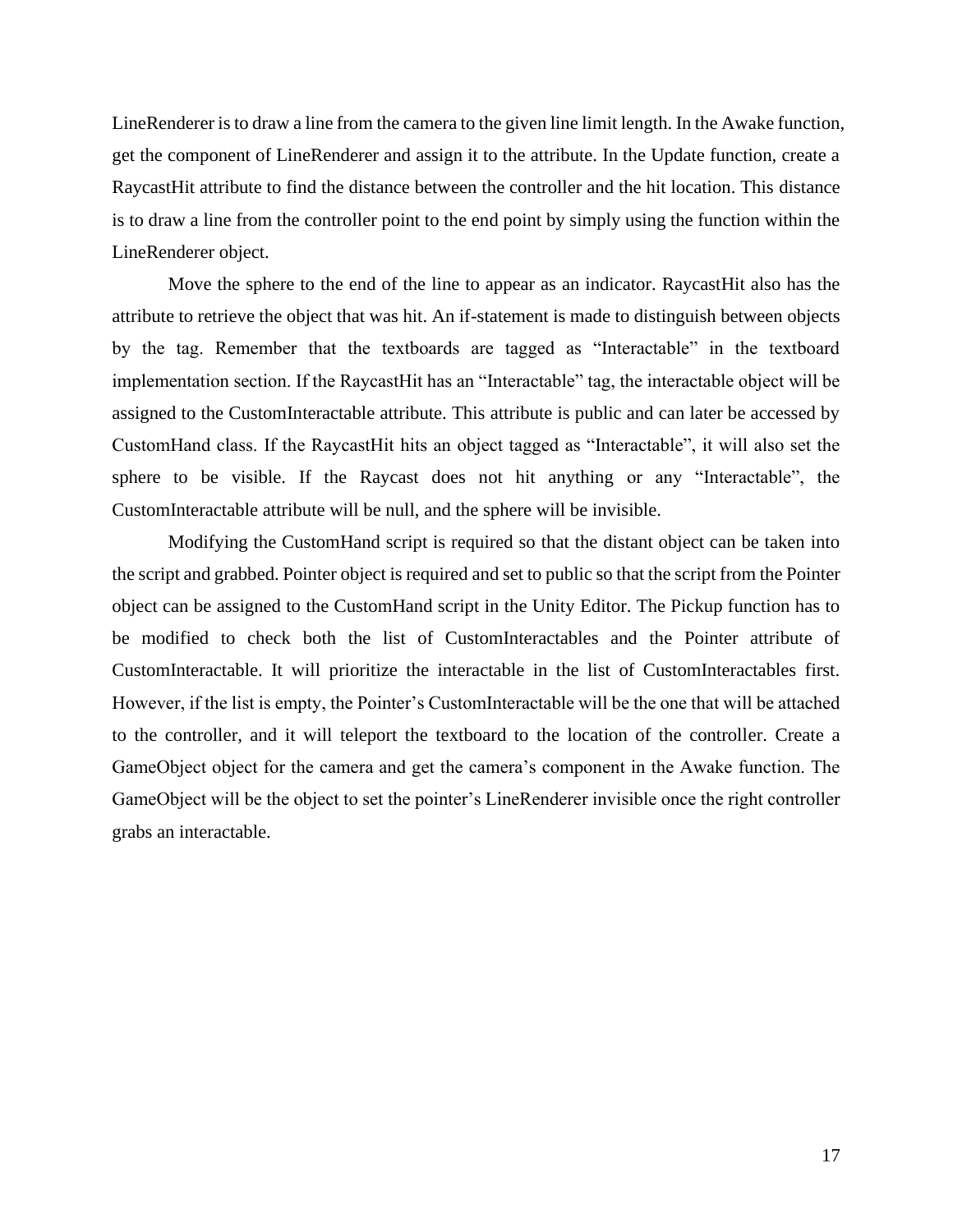#### <span id="page-21-0"></span>**4.3.3 The first distant grab logic**

The first distant grab logic was different from the current one. The current one considers the list of CustomInteractables in the collision zone and the Pointer's CustomInteractable as separate variables. However, in the first iteration, it added the Pointer's CustomInteractable to the CustomInteractable list. The Pickup function still prioritized the nearest textboard but only under the threshold distance. Above the threshold distance, it would teleport the textboard toward the controller. This old logic caused many issues, such as the pointer's textboard attached to the controller but did not teleport to the controller because it was still under the threshold. The textboard in the controller's collision zone would teleport to the hand because it was too far from its centre despite the controller colliding with the textboard. Furthermore, there was a loop where the textboard did not get removed properly from the list of CustomInteractables, causing the grabbed object to be forever stuck to the hand whenever the grip button is pressed. It was later redesigned to the current one, which is more predictable than the first iteration by considering the CustomInteractable list and the Pointer's CustomerInteractable as separate variables.

### <span id="page-21-1"></span>**4.4 RSVP implementation**

To create the UI for the RSVP, create a Canvas object with a Panel object as its child. The Panel will have a TMP object like the textboard implementation. In the Canvas inspector, set the Render Mode to "Screen Space - Camera" and Render Camera to the Camera from [CameraRig] so that it appears in front of the VR screen like a heads-up display. Set the Panel colour to black with 100% alpha value.

The script to make the RSVP functional will be called "RSVP.cs", and it contains multiple attributes to maintain the RSVP status, for example, a boolean variable if the RSVP is running, a string variable to store the text content from the textboard, and the speed of the RSVP. The object variables are Canvas and TMP. In the Awake function, get the component for Canvas and TMP and assign it to the respective attributes and set the Canvas to be invisible. Loading the text from the textboard to be displayed on the RSVP UI requires the string content from the textboard. Since the CustomInteractable class has a function to return the string within the textboard text, the string can be sent to the RSVP class. However, there is a string check to see if the content is the same as the previously loaded content. The check will be a simple string equal check that if it has the same content, it will not replace the current content. If the content is different, it will parse the string and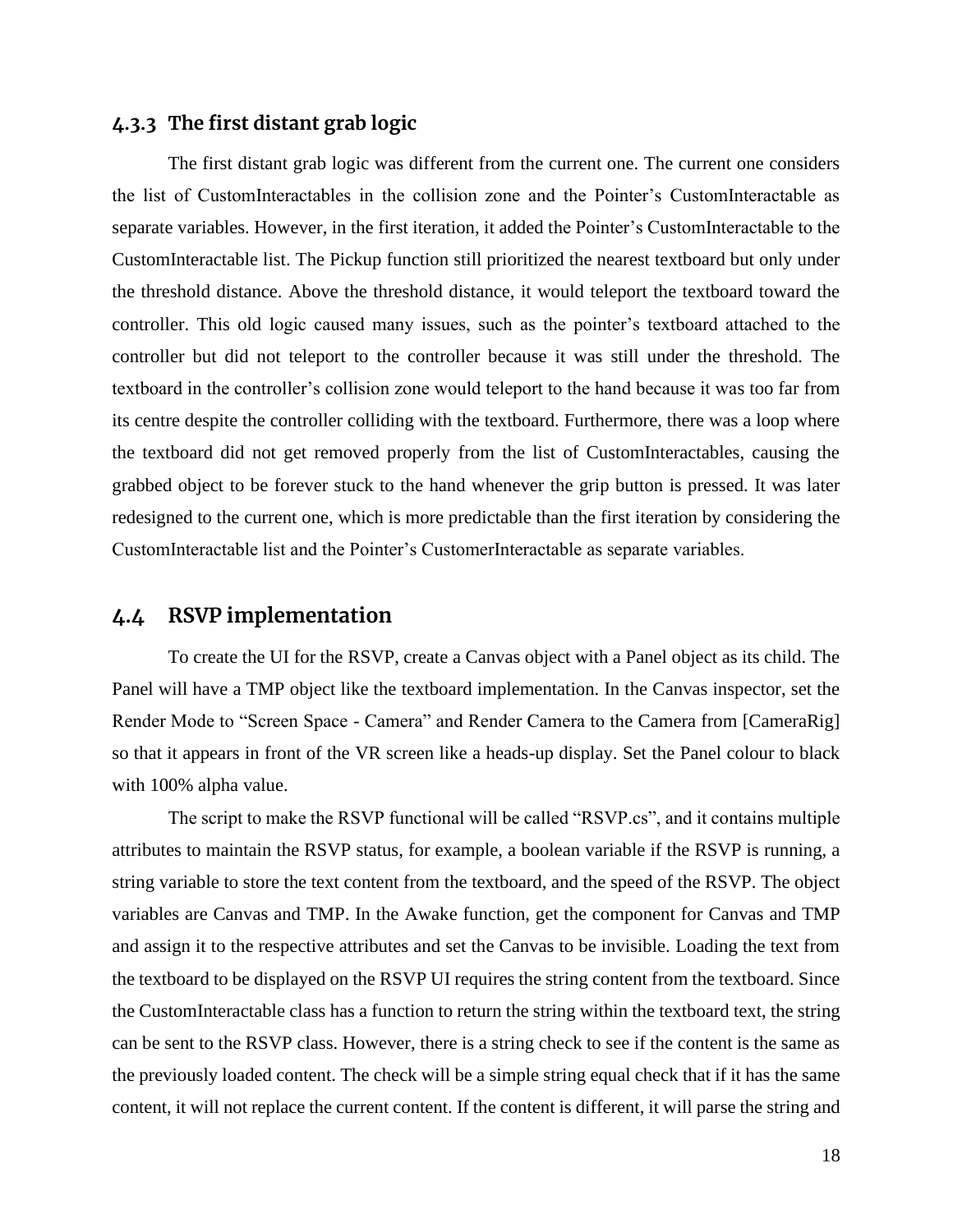split each word by spaces into a string list of words. The RSVP will read each word in the string list, and it will stop if it is at the end of the list.

To make the RSVP show each word in the TMP object, using the IEnumerator function with Coroutine from Unity will simplify the programming logic without the deltaTime function. IEnumerator has the function to wait in real-time without using deltaTime. deltaTime calculates the time of each frame. Since there is the speed of the RSVP variable, put the variable as the wait time before it iterates to the next word. The default speed is 0.3 seconds per word. In words-perminute (WPM), it will be 200 WPM. The calculation to find the frequency from WPM is  $f = \frac{1}{1}$  $\frac{1}{wpm/60}$ . WPM will be the default unit to show the RSVP speed. There is a 1.0-second pause gap every time the RSVP is enabled or loaded a new text by adding another wait time function.

### <span id="page-22-0"></span>**4.4.1 Turning on or off the RSVP**

The RSVP script has multiple functions called in the CustomHand script instead of the RSVP script. These functions are: turning off the RSVP, turning on the RSVP and toggling on/off the RSVP. Each of these functions is to cover multiple contexts result. A string check function is placed in the enable RSVP function to differentiate between loading a new text or continuing the previous one. The actions to enable or disable RSVP will be implemented in the CustomHand script and not the RSVP to accommodate multiple button presses of grip and trigger.

In the "CustomHand.cs" script, add a new SteamVR\_Action\_Boolean public object to recognize trigger press action. In the Unity inspector, the action will be "GrabPinch". The variable will utilize the same SteamVR\_Behaviour\_Pose object previously implemented in the grabbing objects section. Modify the Update function to consider the new trigger press. The first if-statement covers the pointer if it hits an interactable. When the pointer hits an interactable, a trigger press will allow the RSVP to be enabled. The second if-statement covers the current held interactable. While holding the textboard, pressing the trigger will enable the RSVP. The third if-statement is to toggle on or off by pressing the trigger button without holding or aiming at the textboard.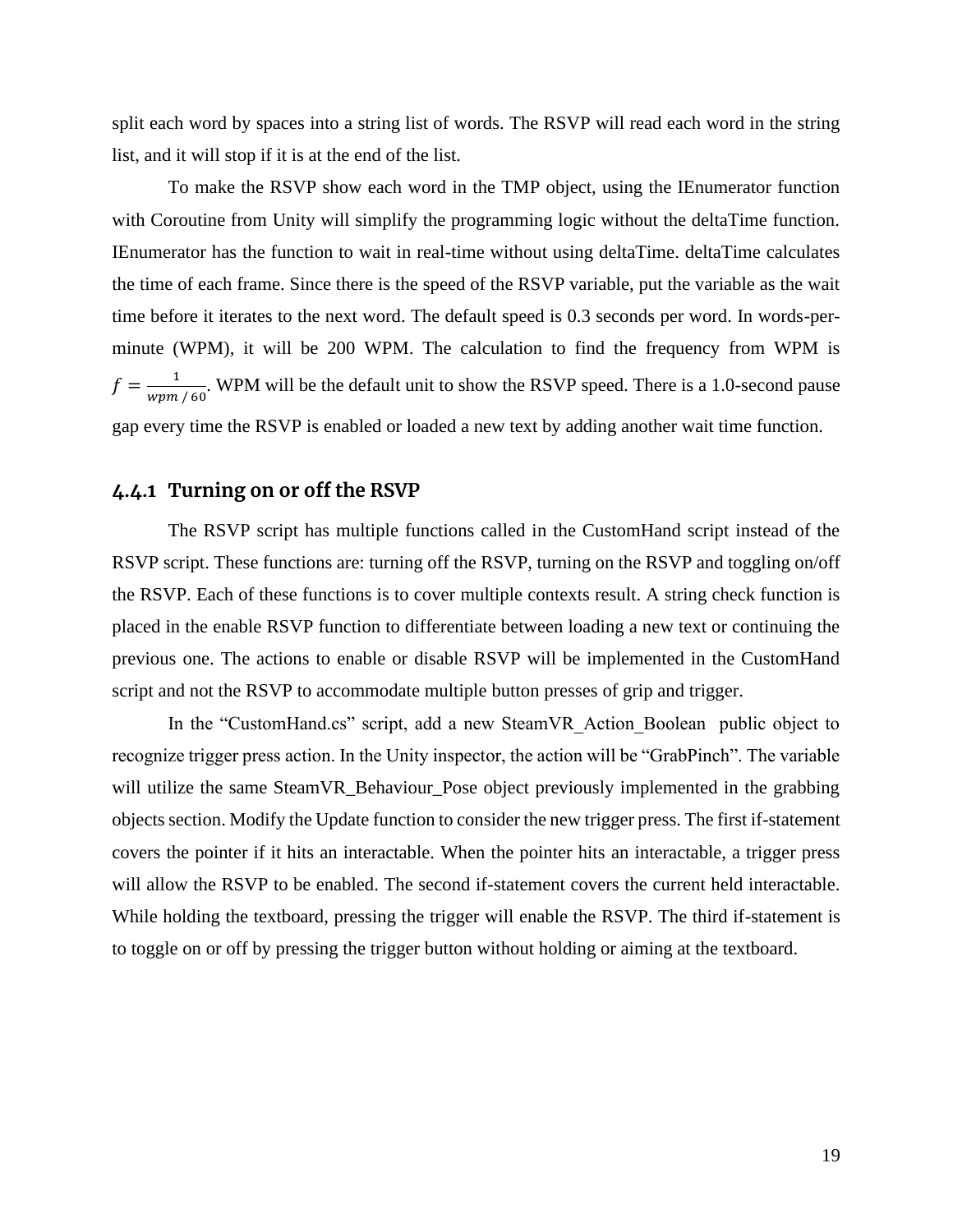#### <span id="page-23-0"></span>**4.4.2 Quick-Head-Turn**

The Camera object in the [CameraRig] will have a new script to implement the quick-headturn function to disable the RSVP. This script is called "Headset.cs". It has the RSVP object and the list of float for the history of velocity. When the software starts, it will record the current angle value of the headset as Vector3 type and keep it as both the current frame angle and previous frame angle. These two variables store the same angle to avoid the sudden change from 0 to the current angle that can cause high-value velocity at the start. This pre-caution was implemented in the *Awake* function.

The *Update* function will be the primary function to implement the quick-head-turn algorithm. Every frame will record the current angle value of the headset and find the velocity between the current and the previous angle frame. Once the velocity is obtained, append it to the list of velocities. The list's maximum size is only 3, and once it is filled, it will replace the oldest velocity value with the newest value. The size of the list is 3, so it only records three frames of velocity. Once the list is filled, it will find the average velocity of the three stored velocities and see if it is above the threshold value. The averaging of velocities is to stabilize and reduce the possibility of accidental activation. Once the average velocity is above the threshold value, it will disable the RSVP.

Although the velocity is accurate, the angle value is retrieved from Unity's Vector3 transform forward attribute. Upon printing the current angle value, it seems that the value did not retain consistency. For example, during debugging, rotating the head on the X-axis could affect the X angle value and Y angle value. Other times, rotating the headset on a specific axis did not affect the axis angle value but affected another value greatly. Because of this, it is only possible to use the velocity value as the angle records the delta change properly but not the specific axis angle value. There was an additional design to turn on the RSVP back. The concept was that if the headset returned near the angle that disabled the RSVP, it would enable the RSVP back. However, because the angle is not stored properly, this concept was impossible with the given way to obtain the headset's angle value.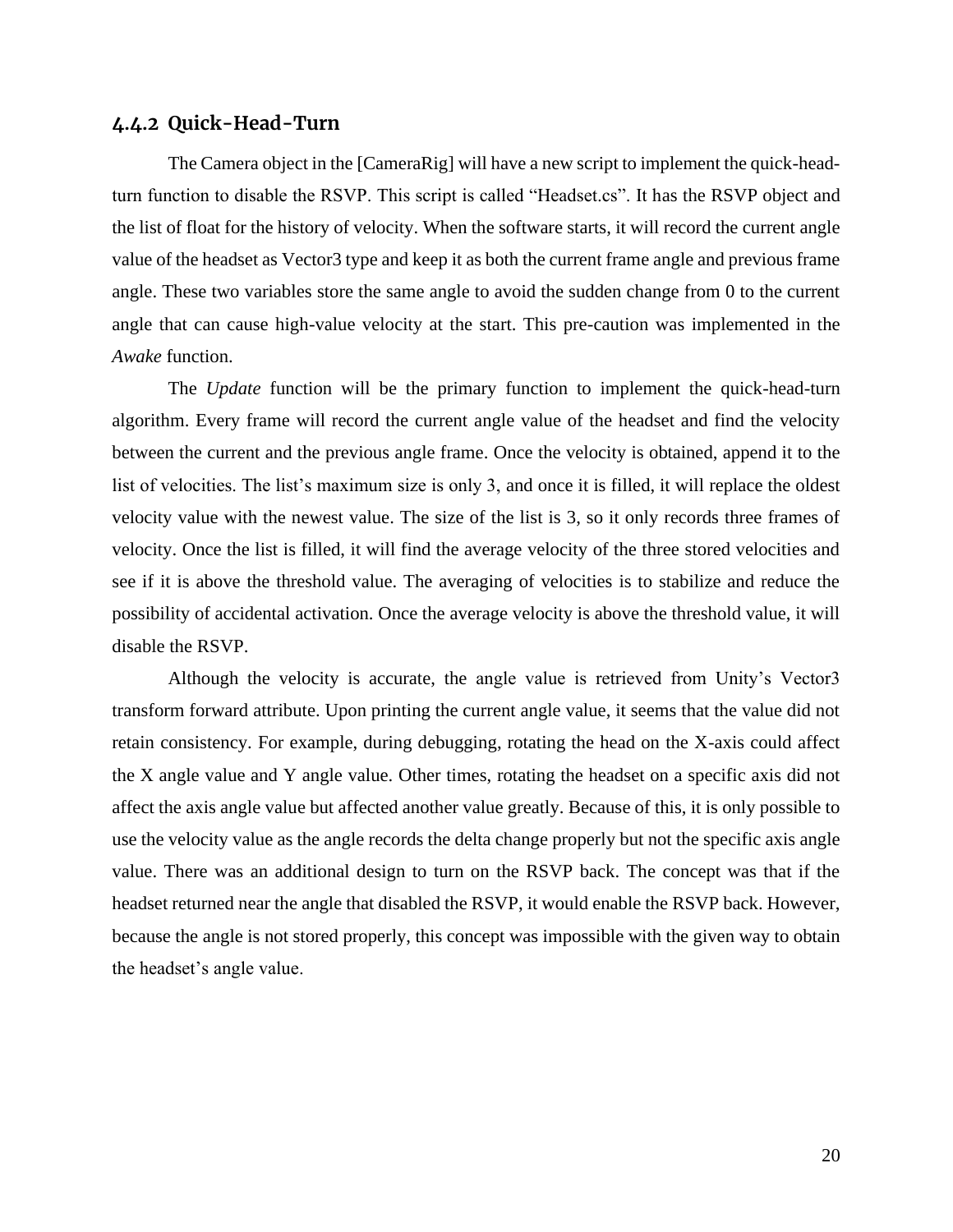### <span id="page-24-0"></span>**4.4.3 Changing the speed of RSVP**

Implementing the speed controller for the RSVP requires the UI attached to the right controller. For this purpose, add a Canvas child under the Controller (right). Within the canvas is the Panel child to create a dark semi-transparent rectangle. The canvas Render Mode will be in World Space as it will hover just above the controller model and exist in the virtual environment. Within the Panel will be the TMP child to display the speed information. Move the Canvas on the Y and Z axis from the original zero position to make it hover above the controller. Within the Controller (right) object, add a new script that will change the speed of the RSVP and recognize the joystick from the controller.

The script will be called "RSVPController.cs", and there are many variables inside. There are two SteamVR\_Action\_Boolean for recognizing the action of moving the joystick left and right. In the Unity inspector, it will be set as "SnapTurnLeft" for joystick left and "SnapTurnRight" for joystick right. Afterward, create another SteamVR\_Behaviour\_Pose object to recognize the input for the SteamVR\_Action\_Boolean. An RSVP object is required to update the RSVP speed attribute. In the *Awake* function, obtain the SteamVR\_Behaviour\_Pose and Canvas components. By default, the Canvas component is invisible. Another object in the script was created for the TMP object within the Panel. This TMP contains the text shown in the controller UI, and its value can be changed.

There are multiple if-statements for the joystick being held left and right or released from the hold in the *Update* function. If the joystick is held in the right direction, it will increase the speed by 10 WPM, and the UI will show. To show the UI, it uses another IEnumerator function and Coroutines, similar to the method to show the RSVP UI. The speed will be increased by 10 WPM, but if the joystick is still being held after 0.2 seconds, it will rapidly increase the speed by 10 WPM per frame. This works the same way in the opposite direction to decrease the speed. The UI will turn invisible if the speed does not change after 0.5 seconds. To update the RSVP speed, every time there is a change on the WPM variable, the formula  $f = \frac{1}{1 - e}$  $\frac{1}{wpm/60}$  will change WPM to word frequency, which the RSVP uses.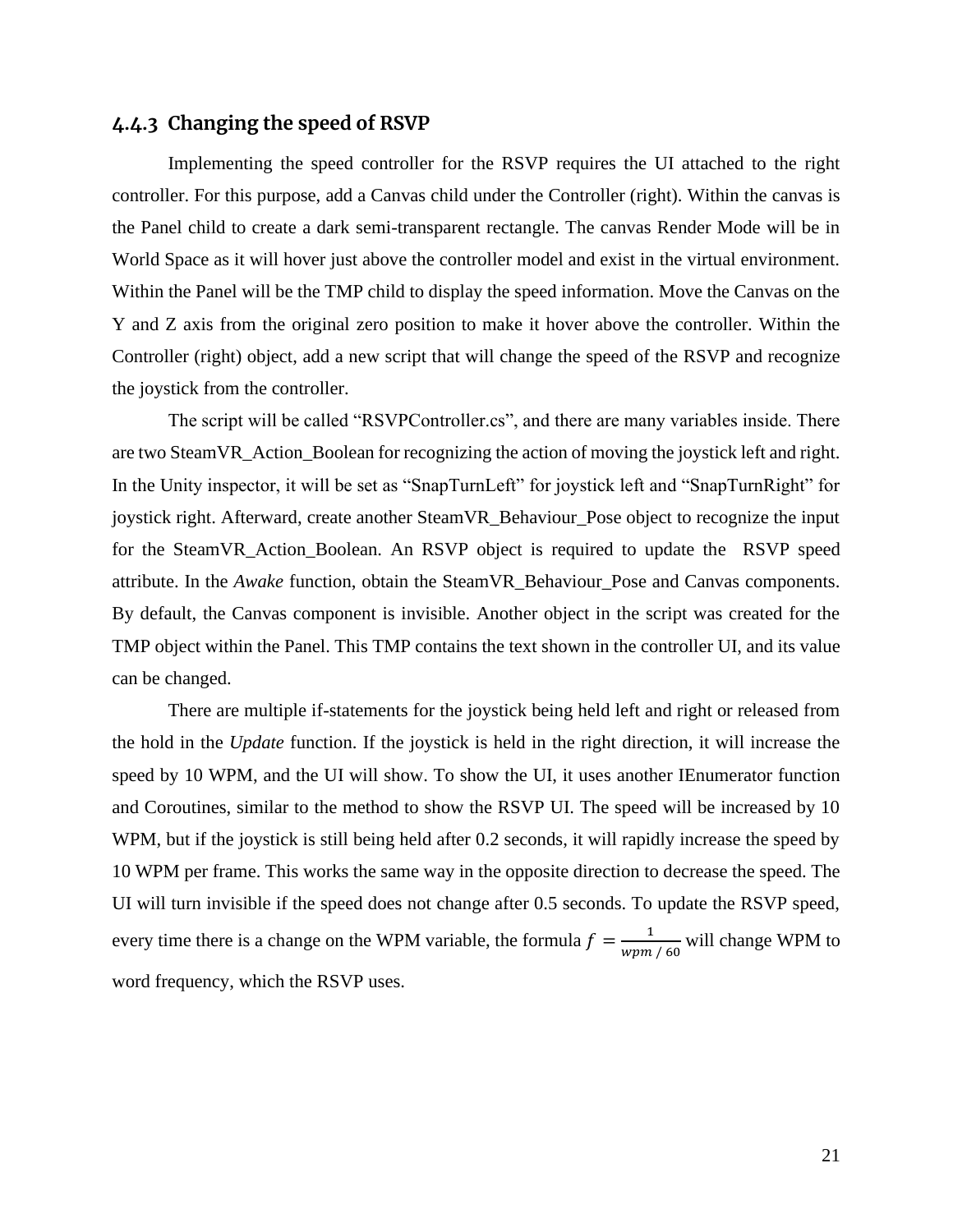# <span id="page-25-0"></span>**5. Conclusion**

### <span id="page-25-1"></span>**5.1 Informal Feedback**

When the software was completed, the executable was sent to be tested on HTC Vive and Valve Index. Both headsets were able to run the software, and the functions such as grab, pointer, speed controller, RSVP, and quick-head-turn were working as intended. The software was able to remap the input from the joystick of Meta Quest 2 to HTC Vive's trackpad. Since the Valve Index controller has a trackpad and a joystick, the input is still located on the joystick. The only change on Valve Index is the Meta Quest 2 grip button, as it is remapped to the Valve Index squeezer.

However, there was an issue with the software running on the Valve Index. The RSVP did not get enabled at some time, and the cause of the bug is unknown. An effort to reproduce the bug on the Meta Quest 2 headset did not cause the bug to reappear. The cause of this bug could be the grip action in Valve Index. The controller for Valve Index does not have one button to grab but rather a squeezer for the middle, ring and pinky finger. It could be because it calls two functions (on and off) as it satisfies two if-statements. It could also be because the parameter to fulfil the ifstatement was not met.

There was feedback from the participant who tested the software. They mentioned that the RSVP UI location should be adjustable by simply grabbing it. The participant preferred the RSVP placement to be similar to a subtitle at the bottom field of view. However, the distance of RSVP from the eye was comfortable, and the RSVP speed controller was working as intended. The pointer helped the participant overcome the physical space limitation and interact with the distant objects.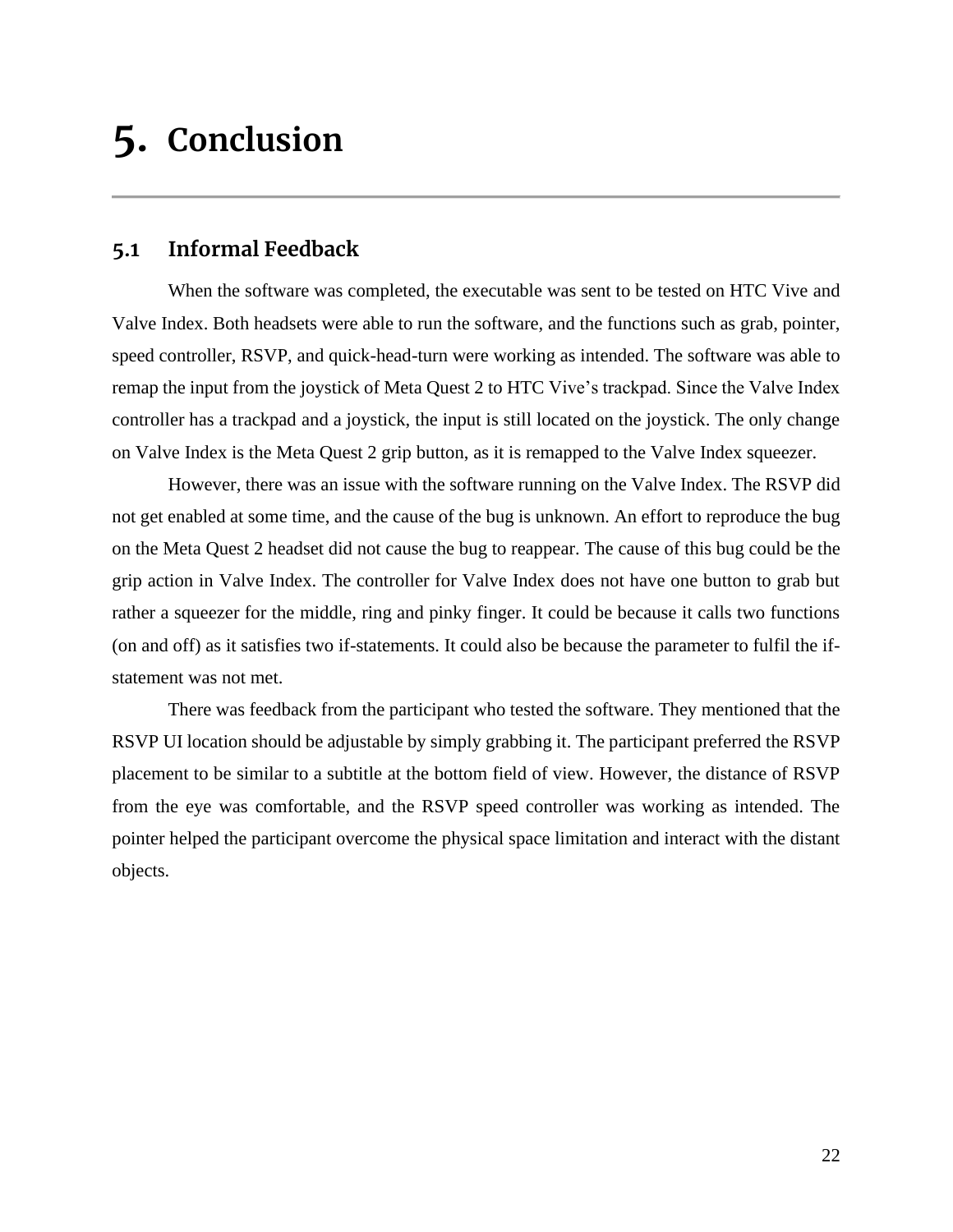#### <span id="page-26-0"></span>**5.2 Future Work**

The software can be improved with more features, such as a file import functionality to import PDF or Word document files. If a document were imported, it would make a copy of its content in the textboard, and each page in the document would create a new textboard. This functionality will require some work to adjust the textboard layout to be able to lay all the content like headings and images. It would also require a menu system to be made so that the user can open a file explorer and pick the document within the virtual environment.

Another feature that can improve upon the software is eye-tracking. Multiple VR headsets, such as HP Reverb G2 Omnicept [\[13\]](#page-27-0) and VIVE Pro Eye [\[14\],](#page-27-0) have eye-tracking hardware in the headset. This feature could help the user turn on or off the RSVP without pressing a button. For example, the user can turn on the RSVP by looking at the textboard for a specific duration. Furthermore, the user can disable the RSVP if the user does not focus on the UI anymore.

Improving the software could also be done, for example, by showing the user where they paused the RSVP by highlighting the word in the textboard. Another feature would be to pick the word where the RSVP will start. Locomotion functionality could also be added if the virtual environment becomes bigger than the current one. For example, turning the virtual environment into a museum.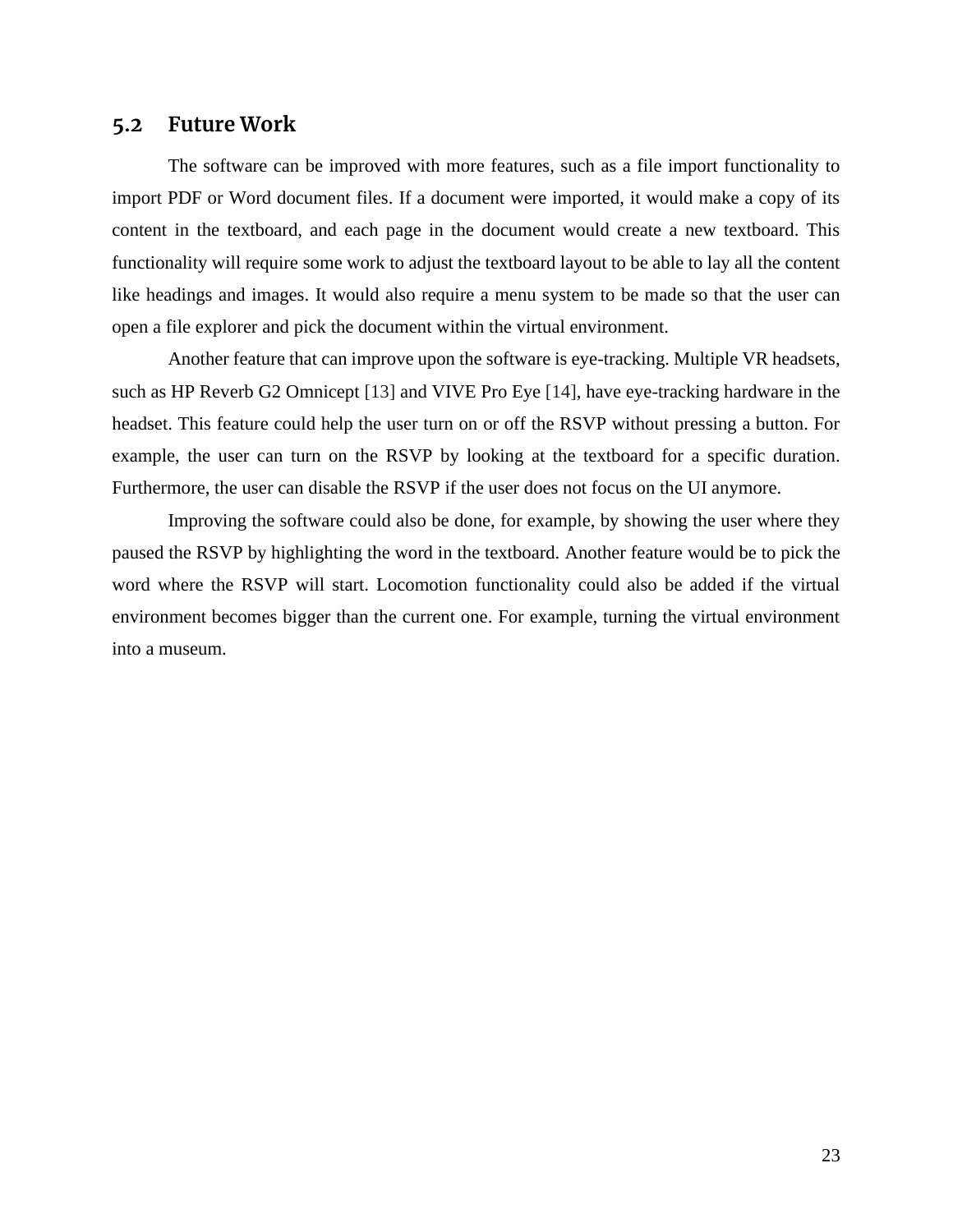# <span id="page-27-0"></span>**References**

- [1] Oculus Developers. Accessed March 24th, 2022, from Oculus for Developers Website: <https://developer.oculus.com/resources/oculus-device-specs/>
- [2] Valve Index. Accessed March 24th, 2022, from Valve Software Website: <https://www.valvesoftware.com/en/index/headset>
- [3] VIVE Pro 2. Accessed March 24th, 2022, from HTC Vive Website: <https://www.vive.com/eu/product/vive-pro2/specs/>
- [4] O. Kreylos. "Accommodation and Vergence in Head-mounted Displays" Accessed March 22th, 2022 from Oliver Kreylos' website: <http://doc-ok.org/?p=1602>
- [5] R. Rzayev, P. Ugnivenko, S. Graf, V. Schwind, N. Henze. 2021. "Reading in VR: The Effect of Text Presentation Type and Location". In Proceedings of the 2021 CHI Conference on Human Factors in Computing Systems (CHI '21). Association for Computing Machinery, New York, NY, USA, Article 531, 1–10. DOI: <https://doi.org/10.1145/3411764.3445606>
- [6] Gary S. Rubin, Kathleen Turano, "Reading without saccadic eye movements". In Vision Research, Volume 32, Issue 5, 1992, Pages 895-902, ISSN 0042-6989. DOI: [https://doi.org/10.1016/0042-6989\(92\)90032-E.](https://doi.org/10.1016/0042-6989(92)90032-E)
- [7] Forster, K.I. "Visual perception of rapidly presented word sequences of varying complexity". Perception & Psychophysics 8, 215–221 (1970). DOI: <https://doi.org/10.3758/BF03210208>
- [8] G. Kramida, "Resolving the Vergence-Accommodation Conflict in Head-Mounted Displays," in IEEE Transactions on Visualization and Computer Graphics, vol. 22, no. 7, pp. 1912-1931, 1 July 2016, DOI: <https://doi.org/10.1109/TVCG.2015.2473855>
- [9] Unity Engine. Accessed November 16th, 2021, from Unity Website: <https://unity.com/>